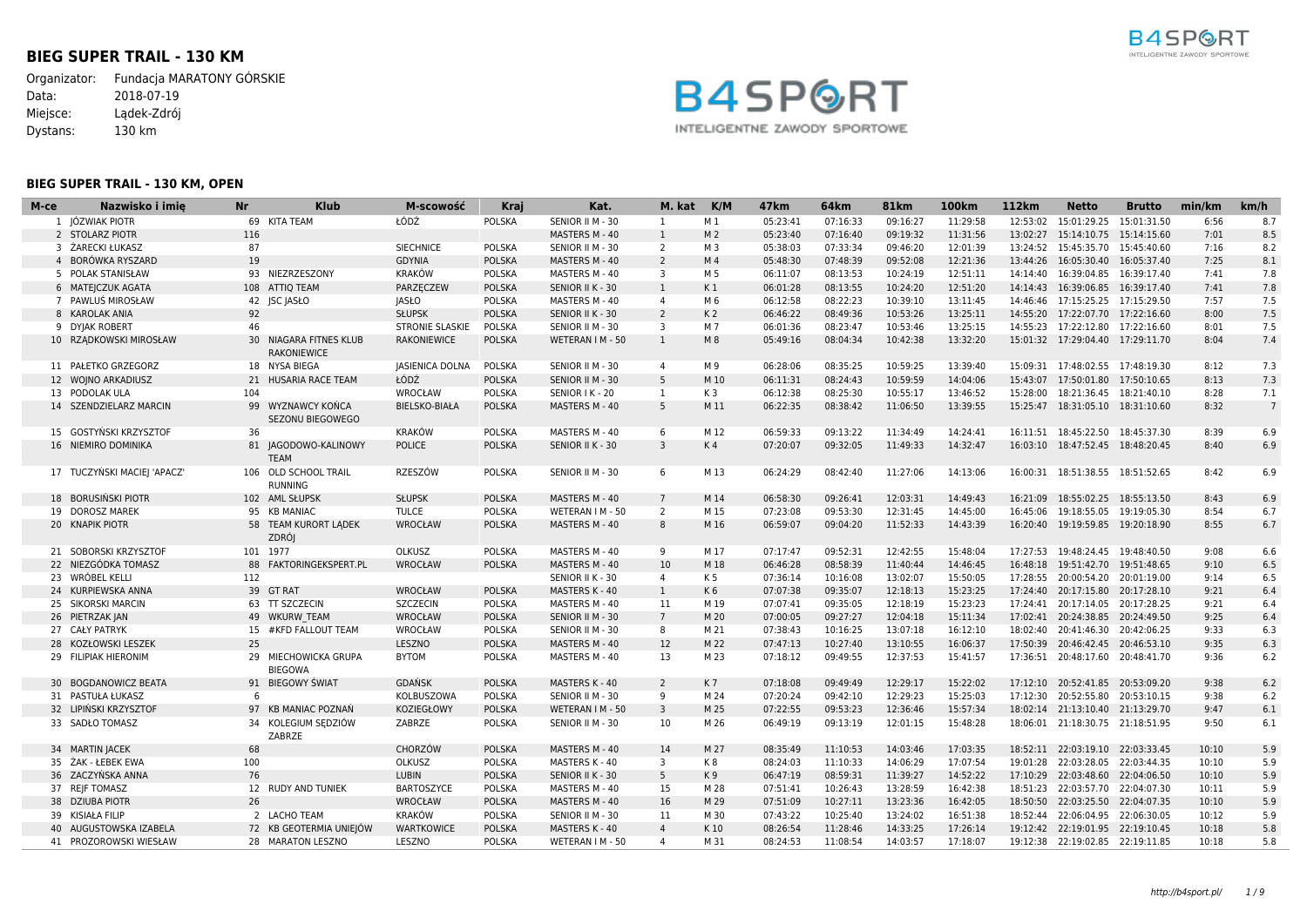| М-се | Nazwisko i imię                            | <b>Nr</b>      | <b>Klub</b>                            | M-scowość                      | Kraj          | Kat.              | M. kat          | K/M  | 47 <sub>km</sub> | 64km       | 81 <sub>km</sub> | 100km      | 112 <sub>km</sub> | <b>Netto</b>                       | <b>Brutto</b> | min/km | km/h   |
|------|--------------------------------------------|----------------|----------------------------------------|--------------------------------|---------------|-------------------|-----------------|------|------------------|------------|------------------|------------|-------------------|------------------------------------|---------------|--------|--------|
|      | 42 DUDZIK JACEK                            |                | 56 TEAMKURORT LADEK ZDRÓJ              | KŁODZKO                        | <b>POLSKA</b> | WETERAN II M - 60 | 1               | M 32 | 08:18:14         | 11:04:10   | 13:46:59         | 15:42:10   | 19:16:09          | 22:43:18.10                        | 22:43:35.55   | 10:29  | 5.7    |
|      | 43 SERAFIN PAULINA                         |                | 98 RZESZOWSKIE GAZELE I                | <b>RZESZÓW</b>                 | <b>POLSKA</b> | SENIOR II K - 30  | 6               | K11  | 07:54:54         | 10:40:57   | 13:47:40         | 17:35:17   |                   | 19:31:13 22:46:30.95 22:46:50.15   |               | 10:30  | 5.7    |
|      |                                            |                | <b>GEPARDY</b>                         |                                |               |                   |                 |      |                  |            |                  |            |                   |                                    |               |        |        |
|      | 44 JANKOWIAK PRZEMYSŁAW                    | 11             |                                        | WŁOSZAKOWICE                   | POLSKA        | MASTERS M - 40    | 17              | M 33 | 08:25:02         | 11:14:24   | 14:07:26         | 17:25:28   |                   | 19:32:10 22:55:30.80 22:55:39.10   |               | 10:34  | 5.7    |
|      | 45 STAWICKI GRZEGORZ                       |                | 109 RUNTEAM PAWŁOWICE                  | PAWŁOWICE                      | <b>POLAND</b> | MASTERS M - 40    | 18              | M 34 | 07:56:33         | 10:32:16   | 13:19:32         | 16:33:29   |                   | 18:37:11 22:55:14.30 22:55:57.35   |               | 10:34  | 5.7    |
|      | 46 KOZŁOWSKI BARTŁOMIEJ                    | 110            |                                        |                                |               | MASTERS M - 40    | 19              | M 35 | 08:10:10         | 10:59:13   | 14:07:09         | 17:48:09   |                   | 19:50:48 23:10:39.55 23:11:18.05   |               | 10:41  | 5.6    |
|      | 47 ZUBOWICZ JAKUB                          |                | 33 ŻWAWE ŻUBRY / BZ WBK                | WARSZAWA                       | <b>POLSKA</b> | SENIOR II M - 30  | 12              | M 36 | 08:05:14         | 11:03:31   | 14:07:08         | 17:51:04   |                   | 19:57:56 23:45:16.25 23:45:52.90   |               | 10:57  | 5.5    |
|      |                                            |                | <b>FAKTOR</b>                          |                                |               |                   |                 |      |                  |            |                  |            |                   |                                    |               |        |        |
|      | 48 NOJSZEWSKA ANIKA                        | 83             |                                        | WARSZAWA                       | <b>POLSKA</b> | SENIOR II K - 30  | $\overline{7}$  | K 12 | 08:10:18         | 11:01:41   | 14:07:35         | 17:49:32   |                   | 20:28:39 24:16:00.05 24:16:38.95   |               | 11:12  | 5.4    |
| 49   | KOTYSZ WALDEMAR                            |                | 66 GIC                                 | <b>OPOLE</b>                   | <b>POLSKA</b> | WETERAN I M - 50  | 5               | M 37 | 08:34:16         | 11:28:37   | 14:54:22         | 18:33:08   | 20:58:06          | 24:26:56.45 24:27:43.70            |               | 11:17  | 5.3    |
|      | 50 MATYSZCZAK SŁAWOMIR                     | 90             |                                        | <b>REBIELICE</b>               | <b>POLSKA</b> | WETERAN I M - 50  | 6               | M 38 | 09:03:41         | 11:51:47   | 15:00:28         | 18:39:23   | 21:16:44          | 24:31:47.65                        | 24:33:18.40   | 11:19  | 5.3    |
|      |                                            |                |                                        | <b>KRÓLEWSKIE</b>              |               |                   |                 |      |                  |            |                  |            |                   |                                    |               |        |        |
|      | 51 WOLSZCZAK KONRAD                        |                | 24 KLUB RUGBY MIEDZIOWI                | <b>LUBIN</b>                   | <b>POLSKA</b> | SENIOR II M - 30  | 13              | M 39 | 09:03:44         | 11:51:56   | 15:00:33         | 18:39:29   |                   | 21:16:45 24:31:48.40 24:33:18.60   |               | 11:19  | 5.3    |
|      |                                            |                | <b>LUBIN</b><br>67 KS LIMANOWA FORREST | <b>DOBRA</b>                   | <b>POLSKA</b> | SENIOR II K - 30  | 8               | K13  | 09:03:39         | 11:51:47   | 15:00:30         | 18:39:21   |                   | 21:17:09 24:31:42.65 24:33:18.90   |               | 11:19  | 5.3    |
|      | 52 PALKIJ ALEKSANDRA<br>53 MARCINIAK PAWEŁ |                | 85 CROSS STRACEŃCÓW TEAM               | GŁOGÓW                         | <b>POLSKA</b> | WETERAN I M - 50  | $7\overline{ }$ | M 40 | 08:53:27         | 12:06:46   | 15:32:48         | 19:15:17   |                   | 20:29:14 24:35:44.10 24:35:57.35   |               | 11:21  | 5.3    |
|      | 54 PFAJFER MAREK                           |                | 78 SPÓINIA BIAŁE BŁOTA                 | LEGBAD                         | <b>POLSKA</b> | SENIOR II M - 30  | 14              | M 41 | 08:18:30         | 11:14:54   | 14:14:10         | 17:57:45   |                   | 20:20:55 24:37:22.70 24:37:38.10   |               | 11:21  | 5.3    |
|      | 55 MIKOŁAJCZYK AGNIESZKA                   |                | 47 HUSARIA RACE TEAM                   | ŁÓDŹ                           | <b>POLSKA</b> | SENIOR II K - 30  | 9               | K14  | 08:01:19         | 10:51:23   | 13:51:03         | 17:30:47   |                   | 19:53:32  24:39:34.45  24:39:43.30 |               | 11:22  | 5.3    |
|      | 56 SLOWINSKI GRZEGORZ                      | 54             |                                        | <b>WROCLAW</b>                 | <b>POLAND</b> | SENIOR II M - 30  | 15              | M 42 | 08:08:45         | 10:47:18   | 13:50:23         | 18:02:07   |                   | 21:07:28 24:42:24.55 24:43:10.25   |               | 11:24  | 5.3    |
|      | 57 TROJAN PAWEŁ                            |                | 77 SZCZYTNA BIEGA                      | <b>SZCZYTNA</b>                | <b>POLSKA</b> | SENIOR II M - 30  | 16              | M 43 | 08:08:35         | 11:04:48   | 14:18:58         | 17:59:01   |                   | 20:33:54 24:49:05.15 24:49:17.55   |               | 11:27  | 5.2    |
|      | 58 WIJAS MARIUSZ                           | 86             |                                        | <b>KRAKÓW</b>                  | POLSKA        | MASTERS M - 40    | 20              | M 44 | 08:53:14         | 12:01:34   | 15:14:48         | 18:56:13   |                   | 21:15:32 24:49:15.70 24:49:46.05   |               | 11:27  | 5.2    |
| 59   | LEMBOWICZ GRZEGORZ                         |                | 8 POZNAN I LOVE YOU TEAM               | POZNAŃ                         | <b>POLSKA</b> | MASTERS M - 40    | 21              | M 45 | 08:33:59         | 11:21:28   | 14:40:21         | 18:09:52   |                   | 20:30:21 24:52:25.50 24:53:13.90   |               | 11:28  | 5.2    |
|      | 60 SOBKOWIAK EWA                           | 103            |                                        | POZNAŃ                         | POLSKA        | WETERAN K - 50    | <sup>1</sup>    | K 15 | 09:36:28         | 12:37:08   | 15:31:42         | 19:06:52   |                   | 21:29:41 24:58:23.60 24:59:11.75   |               | 11:31  | 5.2    |
|      | 61 TOMICZEK TOMASZ                         |                | 41 ZDYSKWALIFIKOWANI                   | <b>WROCŁAW</b>                 | <b>POLSKA</b> | SENIOR II M - 30  | 17              | M 46 | 08:08:44         | 10:47:19   | 13:50:43         | 18:09:56   |                   | 21:15:27 25:04:13.30 25:04:59.45   |               | 11:34  | 5.2    |
|      | 62 SIENKIEWICZ WOJTEK                      |                | 22 OGARY DOLORES                       | WARSZAWA                       | <b>POLSKA</b> | MASTERS M - 40    | 22              | M 47 | 08:58:22         | 11:51:46   | 14:50:44         | 18:09:33   |                   | 20:53:28 25:12:17.30 25:12:57.15   |               | 11:37  | 5.2    |
| 63   | MŁODOŻENIEC MIROSŁAW                       |                | 73 REMBERTÓW TEAM                      | SOBÓTKA                        | <b>POLSKA</b> | SENIOR II M - 30  | 18              | M 48 | 08:10:22         | 11:03:21   | 13:55:59         | 17:36:31   | 20:40:39          | 25:12:55.30 25:13:36.85            |               | 11:38  | 5.2    |
| 64   | PAWŁOWICZ PRZEMYSŁAW                       | 17             |                                        | <b>LEGNICA</b>                 | <b>POLSKA</b> | MASTERS M - 40    | 23              | M 49 | 09:02:20         | 11:59:48   | 15:15:46         | 19:08:35   |                   | 21:26:24 25:14:14.55 25:14:50.70   |               | 11:38  | 5.2    |
|      | 65 BARANSKI RAFAŁ                          |                | 59 BIEGAM BO MUSZĘ OPOLE               | OPOLE                          | <b>POLSKA</b> | MASTERS M - 40    | 24              | M 50 | 09:06:47         | 12:14:18   | 15:28:30         | 19:09:23   |                   | 21:41:54 25:20:04.10 25:20:49.00   |               | 11:41  | 5.1    |
|      |                                            |                |                                        |                                |               |                   | 5               |      |                  |            |                  |            |                   |                                    |               |        | 5.1    |
|      | 66 CHWAŁOWSKA AGNIESZKA                    |                | 43 FUDU&CO. SPORT TEAM                 | <b>PIOTRKÓW</b><br>TRYBUNALSKI | <b>POLSKA</b> | MASTERS K - 40    |                 | K 16 | 08:58:06         | 12:08:32   | 15:19:18         | 16:23:04   |                   | 21:42:11 25:24:43.40 25:25:12.85   |               | 11:43  |        |
|      | 67 ERENBERG RAFAŁ                          |                | 51 FUDU&CO. SPORT TEAM                 | <b>PIOTRKÓW</b>                | <b>POLSKA</b> | SENIOR II M - 30  | 19              | M 51 | 08:58:05         | 12:08:39   | 15:19:14         | 18:59:39   |                   | 21:42:11 25:24:43.15 25:25:13.25   |               | 11:43  | 5.1    |
|      |                                            |                |                                        | TRYBUNALSKI                    |               |                   |                 |      |                  |            |                  |            |                   |                                    |               |        |        |
|      | 68 LIPINSKI MAREK                          | 113            |                                        |                                |               | MASTERS M - 40    | 25              | M 52 | 07:41:52         | 10:30:08   | 13:33:21         | 17:29:16   |                   | 20:01:02 25:28:16.85 25:28:50.80   |               | 11:45  | 5.1    |
| 69   | ZIELIŃSKI RADOSŁAW                         |                | 48 STARE BABICE BIEGAJA                | LATCHORZEW                     | <b>POLSKA</b> | MASTERS M - 40    | 26              | M 53 | 09:05:08         | 12:06:32   | 15:27:07         | 19:22:25   |                   | 21:51:22 25:28:44.95               | 25:29:07.30   | 11:45  | 5.1    |
|      | 70 KULIBERDA TOMASZ                        |                | 96 TEATR O.DE.LA                       | RZESZÓW                        | <b>POLSKA</b> | MASTERS M - 40    | 27              | M 54 | 08:17:45         | 11:16:49   | 14:50:33         | 18:50:41   |                   | 21:28:31 25:30:18.55 25:30:43.45   |               | 11:46  | 5.1    |
|      | 71 PRZYBYŁA ADAM                           |                | 53 WOLFMOTO TEAM                       | ŁÓDŹ                           | <b>POLSKA</b> | MASTERS M - 40    | 28              | M 55 | 09:28:43         | 12:27:32   | 15:53:44         | 19:29:42   |                   | 21:45:03 25:38:03.90 25:38:39.65   |               | 11:49  | 5.1    |
|      | 72 ROWINSKI MAREK                          |                | 74 PAN                                 | <b>KRAKÓW</b>                  | <b>POLSKA</b> | MASTERS M - 40    | 29              | M 56 | 09:30:06         | 12:43:21   | 16:02:28         | 19:35:01   |                   | 21:44:58 25:37:54.30 25:38:39.80   |               | 11:49  | 5.1    |
| 73   | RUTKOWSKI JANUSZ                           | 62             |                                        | LESZNO                         | <b>POLSKA</b> | WETERAN I M - 50  | 8               | M 57 | 09:34:53         | 12:54:16   | 16:01:20         | 19:48:50   |                   | 21:58:02 25:43:15.15 25:43:25.65   |               | 11:52  | 5.1    |
|      | 74 CHMIELEWSKI JACEK                       | 31             |                                        | KONSTANCIN-JEZI                | POLSKA        | WETERAN I M - 50  | 9               | M 58 | 10:00:07         | 13:09:00   | 16:11:28         | 19:52:17   |                   | 22:12:34 25:46:14.20 25:46:23.75   |               | 11:53  | - 5    |
|      |                                            |                |                                        | <b>ORNA</b>                    |               |                   |                 |      |                  |            |                  |            |                   |                                    |               |        |        |
|      | 75 WIELEWSKI WALDEMAR                      |                | 32 GRUPA TRÓIMIASTO                    | <b>GDANSK / LUBNIA</b>         | <b>POLSKA</b> | MASTERS M - 40    | 30              | M 59 | 10:00:07         | 13:09:00   | 16:11:30         | 19:52:17   |                   | 22:12:34 25:46:14.45 25:46:24.05   |               | 11:53  | 5      |
|      | 76 MAŁOWIŃSKI ARTUR                        | $\overline{a}$ |                                        | <b>BYDGOSZCZ</b>               | <b>POLSKA</b> | WETERAN I M - 50  | 10              | M 60 | 10:23:45         | 13:43:40   | 16:36:33         | 20:28:56   | 22:40:07          | 26:28:48.95                        | 26:28:48.95   | 12:13  | 4.9    |
|      | 77 MATUSZEWSKA MAŁGORZATA                  |                | 40 RUNNER'S POWER                      | <b>ŚREM</b>                    | <b>POLSKA</b> | MASTERS K - 40    | 6               | K17  | 09:54:07         | 13:12:36   | 16:31:15         | 20:16:58   |                   | 22:57:35 26:44:26.10 26:46:09.75   |               | 12:20  | 4.9    |
|      | 78 ŁAŹNIAK AGATA                           |                | 79 CARDIORUNNERS                       | POZNAŃ                         | <b>POLSKA</b> | SENIOR II K - 30  | 10              | K 18 | 09:58:30         | 13:02:01   | 16:33:01         | 20:28:57   |                   | 22:52:51 26:59:46.15 27:00:02.20   |               | 12:27  | 4.8    |
|      | 79 CZERMAK PATRYK                          |                | 71 SPORT.ALPCREW.PL,                   | <b>BYSTRZYCA</b>               | <b>POLSKA</b> | SENIOR II M - 30  | 20              | M 61 | 09:09:09         | 12:57:18   | 16:17:32         | 20:39:54   |                   | 22:47:16 27:10:20.65 27:11:06.90   |               | 12:32  | 4.8    |
|      |                                            |                | ZAKOCHAJ SIĘ W BIEGANIU                | KŁODZKA                        |               |                   |                 |      |                  |            |                  |            |                   |                                    |               |        |        |
|      | OHLA JUSTYNA                               |                | 7 BIEGAM, BO NIE LUBIE                 | POZNAŃ                         | <b>POLSKA</b> | SENIOR II K - 30  |                 |      | <b>DNF</b>       | <b>DNF</b> | <b>DNF</b>       | <b>DNF</b> | 20:34:11          | <b>DNF</b>                         | <b>DNF</b>    | $\sim$ |        |
|      |                                            |                |                                        |                                |               |                   |                 |      |                  |            |                  |            | <b>DNF</b>        |                                    |               |        |        |
|      | PRZYTULSKA JUSTYNA                         | 50             |                                        | ŚWIDNICA                       | <b>POLSKA</b> | SENIOR II K - 30  |                 |      | 08:39:28         | 11:30:56   | 14:20:01         | 17:51:50   | 21:05:51          | <b>DNF</b>                         | <b>DNF</b>    |        | $\sim$ |
|      |                                            |                |                                        |                                |               |                   |                 |      | <b>DNF</b>       | <b>DNF</b> | <b>DNF</b>       | <b>DNF</b> | <b>DNF</b>        |                                    |               |        |        |
|      | ŁAGODA ŁUKASZ                              |                | 16 AKTIV REHABILITACJA                 | ZAWONIA                        | POLSKA        | SENIOR II M - 30  |                 |      | 09:34:47         | 13:18:48   | <b>DNF</b>       | <b>DNF</b> | 21:37:23          | <b>DNF</b>                         | <b>DNF</b>    | $\sim$ |        |
|      |                                            |                |                                        |                                |               |                   |                 |      | <b>DNF</b>       | <b>DNF</b> |                  |            | <b>DNF</b>        |                                    |               |        |        |
|      | <b>KONOPKO ARTUR</b>                       | 107            |                                        | <b>KLEOSIN</b>                 | <b>POLSKA</b> | SENIOR II M - 30  |                 |      | 06:13:53         | 08:28:42   | 10:58:38         | 14:24:16   | <b>DNF</b>        | <b>DNF</b>                         | <b>DNF</b>    |        |        |
|      |                                            |                |                                        |                                |               |                   |                 |      | <b>DNF</b>       | <b>DNF</b> | <b>DNF</b>       | <b>DNF</b> |                   |                                    |               |        |        |
|      | KOWALSKI PIOTR                             | 37             |                                        | <b>GORZOW WLKP</b>             | POLSKA        | MASTERS M - 40    |                 |      | 08:06:36         | 11:20:33   | <b>DNF</b>       | 14:44:43   | <b>DNF</b>        | <b>DNF</b>                         | <b>DNF</b>    | $\sim$ |        |
|      |                                            |                |                                        |                                |               |                   |                 |      | <b>DNF</b>       | <b>DNF</b> |                  | <b>DNF</b> |                   |                                    |               |        |        |
|      | LATANOWICZ BERNARD                         | 80             |                                        | POZNAŃ                         | <b>POLAND</b> | SENIOR II M - 30  |                 |      | 08:37:30         | 11:37:59   | <b>DNF</b>       | 16:28:02   | <b>DNF</b>        | <b>DNF</b>                         | <b>DNF</b>    |        |        |
|      |                                            |                |                                        |                                |               |                   |                 |      | <b>DNF</b>       | <b>DNF</b> |                  | <b>DNF</b> |                   |                                    |               |        |        |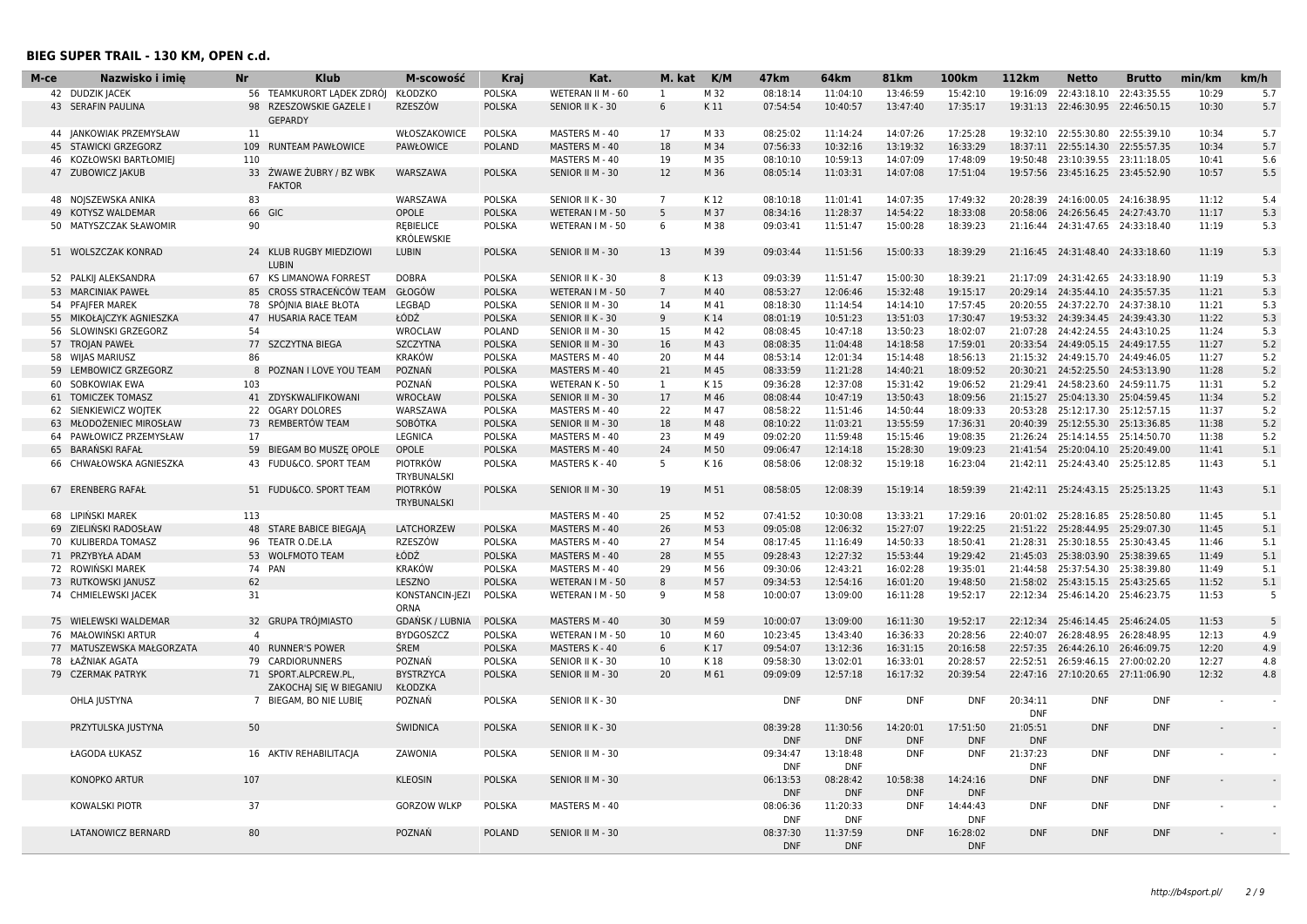| M-ce | Nazwisko i imię                    | <b>Nr</b> | <b>Klub</b>               | M-scowość                        | Kraj                           | Kat.                                 | M. kat                           | K/M                   | 47 <sub>km</sub>       | 64km                     | <b>81km</b>            | <b>100km</b>         | 112km      | <b>Netto</b>                                                         | <b>Brutto</b> | min/km                   | km/h            |
|------|------------------------------------|-----------|---------------------------|----------------------------------|--------------------------------|--------------------------------------|----------------------------------|-----------------------|------------------------|--------------------------|------------------------|----------------------|------------|----------------------------------------------------------------------|---------------|--------------------------|-----------------|
|      | KACZMAREK MIROSŁAW                 | 23        |                           | ŚREM                             | <b>POLSKA</b>                  | SENIOR   M - 20                      |                                  |                       | 09:54:07               | 13:12:39                 | 16:31:12               | 20:17:08             | <b>DNF</b> | <b>DNF</b>                                                           | <b>DNF</b>    |                          |                 |
|      |                                    |           |                           |                                  |                                |                                      |                                  |                       | <b>DNF</b>             | <b>DNF</b>               | <b>DNF</b>             | <b>DNF</b>           |            |                                                                      |               |                          |                 |
|      | SIWIK DARIUSZ                      |           | 75 DRUŻYNA CHROBREGO      | <b>MAŁOMICE</b>                  | <b>POLSKA</b>                  | MASTERS M - 40                       |                                  |                       | 05:38:06<br><b>DNF</b> | 07:33:33<br><b>DNF</b>   | 09:46:21<br><b>DNF</b> | <b>DNF</b>           | <b>DNF</b> | <b>DNF</b>                                                           | <b>DNF</b>    |                          |                 |
|      | <b>WYSTRYCHOWSKI MARCIN</b>        |           | 10 BFAGENCIA.PL           | WARSZAWA                         | POLSKA                         | SENIOR II M - 30                     |                                  |                       | 09:29:55               | 12:47:59                 | 15:57:38               | <b>DNF</b>           | <b>DNF</b> | <b>DNF</b>                                                           | <b>DNF</b>    |                          |                 |
|      |                                    |           |                           |                                  |                                |                                      |                                  |                       | <b>DNF</b>             | <b>DNF</b>               | <b>DNF</b>             |                      |            |                                                                      |               |                          |                 |
|      | PAJAK ŁUKASZ                       |           | 65 WLACZOSZCZEDZANIE.PL   | ZABŁOCIE                         | <b>POLSKA</b>                  | SENIOR II M - 30                     |                                  |                       | 06:33:49               | 09:06:17                 | <b>DNF</b>             | <b>DNF</b>           | <b>DNF</b> | <b>DNF</b>                                                           | <b>DNF</b>    |                          |                 |
|      |                                    |           |                           |                                  |                                |                                      |                                  |                       | <b>DNF</b>             | <b>DNF</b>               |                        |                      |            |                                                                      |               |                          |                 |
|      | ZAJĄC LESZEK                       | -5        |                           | <b>ŚWIEBODZICE</b>               | POLSKA                         | SENIOR II M - 30                     |                                  |                       | 07:56:07               | 10:31:20                 | <b>DNF</b>             | <b>DNF</b>           | <b>DNF</b> | <b>DNF</b>                                                           | <b>DNF</b>    |                          |                 |
|      |                                    |           |                           | <b>KŁODZKO</b>                   |                                | WETERAN II M - 60                    |                                  |                       | <b>DNF</b><br>08:56:48 | <b>DNF</b>               | <b>DNF</b>             | <b>DNF</b>           | <b>DNF</b> | <b>DNF</b>                                                           | <b>DNF</b>    |                          |                 |
|      | FAFROWICZ KAZIMIERZ                |           | 60 TEAMKURORT LADEK ZDRÓJ |                                  | <b>POLSKA</b>                  |                                      |                                  |                       | <b>DNF</b>             | 12:01:32<br><b>DNF</b>   |                        |                      |            |                                                                      |               |                          |                 |
|      | JANCZAK ANNA                       |           | 70 DRUŻYNA SZPIKU SITECH  | JACZÓW                           | <b>POLSKA</b>                  | SENIOR I K - 20                      |                                  |                       | 08:59:50               | 12:11:21                 | <b>DNF</b>             | <b>DNF</b>           | DNF        | <b>DNF</b>                                                           | <b>DNF</b>    |                          |                 |
|      |                                    |           |                           |                                  |                                |                                      |                                  |                       | <b>DNF</b>             | <b>DNF</b>               |                        |                      |            |                                                                      |               |                          |                 |
|      | LENARTOWICZ ADAM                   | 114       |                           |                                  |                                | MASTERS M - 40                       |                                  |                       | 10:02:07               | 13:13:42                 | <b>DNF</b>             | <b>DNF</b>           | <b>DNF</b> | <b>DNF</b>                                                           | <b>DNF</b>    |                          |                 |
|      |                                    |           |                           |                                  |                                |                                      |                                  |                       | <b>DNF</b>             | <b>DNF</b>               |                        |                      |            |                                                                      |               |                          |                 |
|      | MAŁOWIŃSKA MAŁGORZATA              | 1         |                           | <b>BYDGOSZCZ</b>                 | POLSKA                         | WETERAN K - 50                       |                                  |                       | 10:23:50               | 13:43:45                 | <b>DNF</b>             | <b>DNF</b>           | <b>DNF</b> | <b>DNF</b>                                                           | <b>DNF</b>    |                          |                 |
|      |                                    |           | 105 DRUŻYNA BOGUSIA       | <b>GDYNIA</b>                    | <b>POLSKA</b>                  |                                      |                                  |                       | <b>DNF</b><br>07:24:57 | <b>DNF</b><br><b>DNF</b> |                        | <b>DNF</b>           | <b>DNF</b> | <b>DNF</b>                                                           | <b>DNF</b>    |                          |                 |
|      | <b>SIKORA ROGER</b>                |           | <b>TRZASKO</b>            |                                  |                                | SENIOR II M - 30                     |                                  |                       | <b>DNF</b>             |                          | <b>DNF</b>             |                      |            |                                                                      |               |                          |                 |
|      | SADOWSKI ŁUKASZ                    | 94        |                           | POREBA                           | <b>POLSKA</b>                  | SENIOR II M - 30                     |                                  |                       | 09:43:08               | <b>DNF</b>               | <b>DNF</b>             | <b>DNF</b>           | <b>DNF</b> | <b>DNF</b>                                                           | <b>DNF</b>    |                          |                 |
|      |                                    |           |                           |                                  |                                |                                      |                                  |                       | <b>DNF</b>             |                          |                        |                      |            |                                                                      |               |                          |                 |
|      | WRZESIŃSKA JOANNA                  |           | 38 FORDONRUNNERS          | <b>BYDGOSZCZ</b>                 | <b>POLSKA</b>                  | MASTERS K - 40                       |                                  |                       | 10:50:19               | <b>DNF</b>               | <b>DNF</b>             | <b>DNF</b>           | <b>DNF</b> | <b>DNF</b>                                                           | <b>DNF</b>    |                          |                 |
|      |                                    |           |                           |                                  |                                |                                      |                                  |                       | <b>DNF</b>             |                          |                        |                      |            |                                                                      |               |                          |                 |
|      | <b>TASZAREK JAKUB</b>              | 64        |                           | <b>MROWINO</b>                   | POLSKA                         | MASTERS M - 40                       |                                  |                       | <b>DNF</b>             | <b>DNF</b>               | <b>DNF</b>             | <b>DNF</b>           | <b>DNF</b> | <b>DNF</b>                                                           | <b>DNF</b>    |                          |                 |
|      | SOBOL TOMASZ                       | 35        |                           | <b>KATOWICE</b>                  | <b>POLSKA</b>                  | MASTERS M - 40                       |                                  |                       | <b>DNF</b>             | <b>DNF</b>               | <b>DNF</b>             | <b>DNF</b>           | <b>DNF</b> | <b>DNF</b>                                                           | <b>DNF</b>    |                          |                 |
|      | ZUGAJ ROBERT                       | 82        |                           | KATOWICE                         | <b>POLSKA</b>                  | MASTERS M - 40                       |                                  |                       | <b>DNF</b>             | <b>DNF</b>               | <b>DNF</b>             | <b>DNF</b>           | <b>DNF</b> | <b>DNF</b>                                                           | <b>DNF</b>    | $\overline{\phantom{0}}$ |                 |
|      | <b>GOTFRYD ADAM</b>                |           | 45 BESKIDNICY JASŁO       | <b>JASŁO</b>                     | <b>POLSKA</b>                  | MASTERS M - 40                       |                                  |                       | <b>DNF</b>             | <b>DNF</b>               | <b>DNF</b>             | <b>DNF</b>           | <b>DNF</b> | <b>DNF</b>                                                           | <b>DNF</b>    |                          |                 |
|      | <b>BAZIÓR MATEUSZ</b>              | 111       |                           |                                  |                                | SENIOR   M - 20                      |                                  |                       | <b>DNF</b>             | <b>DNF</b>               | <b>DNF</b>             | <b>DNF</b>           | <b>DNF</b> | <b>DNF</b>                                                           | <b>DNF</b>    | $\sim$                   | $\sim$          |
|      | ZIEGLAR KRZYSZTOF                  | 115       |                           |                                  |                                | MASTERS M - 40                       |                                  |                       | <b>DNF</b>             | <b>DNF</b>               | <b>DNF</b>             | <b>DNF</b>           | <b>DNF</b> | <b>DNF</b>                                                           | <b>DNF</b>    |                          | $\sim$          |
|      | 0 JÓZWIAK PIOTR                    | 69        | <b>KITA TEAM</b>          | ŁÓDŹ                             | <b>POLSKA</b>                  | SENIOR II M - 30                     | 1                                | M 1                   | 05:23:41               | 07:16:33                 | 09:16:27               | 11:29:58             | 12:53:02   | 15:01:29.25  15:01:31.50                                             |               | 6:56                     | 8.7             |
|      | 1 STOLARZ PIOTR                    | 116       |                           |                                  |                                | MASTERS M - 40                       | $\mathbf{1}$                     | M <sub>2</sub>        | 05:23:40               | 07:16:40                 | 09:19:32               | 11:31:56             | 13:02:27   | 15:14:10.75  15:14:15.60                                             |               | 7:01                     | 8.5             |
|      | 2 ŻARECKI ŁUKASZ                   | 87        |                           | <b>SIECHNICE</b>                 | <b>POLSKA</b>                  | SENIOR II M - 30                     | 2                                | M <sub>3</sub>        | 05:38:03               | 07:33:34                 | 09:46:20               | 12:01:39             |            | 13:24:52 15:45:35.70 15:45:40.60                                     |               | 7:16                     | 8.2             |
|      | 3 BORÓWKA RYSZARD                  | 19        |                           | <b>GDYNIA</b>                    | <b>POLSKA</b>                  | MASTERS M - 40                       | 2                                | M 4                   | 05:48:30               | 07:48:39                 | 09:52:08               | 12:21:36             |            | 13:44:26 16:05:30.40 16:05:37.40                                     |               | 7:25                     | 8.1             |
|      | 4 POLAK STANISŁAW                  |           | 93 NIEZRZESZONY           | KRAKÓW                           | POLSKA                         | MASTERS M - 40                       | $\overline{\mathbf{3}}$          | M 5                   | 06:11:07               | 08:13:53                 | 10:24:19               | 12:51:11             | 14:14:40   | 16:39:04.85                                                          | 16:39:17.40   | 7:41                     | 7.8             |
|      | 5 MATEJCZUK AGATA                  |           | 108 ATTIQ TEAM            | PARZĘCZEW                        | <b>POLSKA</b>                  | SENIOR II K - 30                     | $\mathbf{1}$                     | K1                    | 06:01:28               | 08:13:55                 | 10:24:20               | 12:51:20             |            | 14:14:43  16:39:06.85  16:39:17.40                                   |               | 7:41                     | 7.8             |
|      | 6 PAWLUŚ MIROSŁAW                  |           | 42 JSC JASŁO              | JASŁO                            | <b>POLSKA</b>                  | MASTERS M - 40                       | $\overline{a}$<br>$\overline{2}$ | M 6                   | 06:12:58               | 08:22:23<br>08:49:36     | 10:39:10               | 13:11:45<br>13:25:11 |            | 14:46:46 17:15:25.25 17:15:29.50                                     |               | 7:57                     | 7.5<br>7.5      |
|      | 7 KAROLAK ANIA<br>8 DYJAK ROBERT   | 92<br>46  |                           | <b>SŁUPSK</b><br>STRONIE SLASKIE | <b>POLSKA</b><br>POLSKA        | SENIOR II K - 30<br>SENIOR II M - 30 | 3                                | K <sub>2</sub><br>M 7 | 06:46:22<br>06:01:36   | 08:23:47                 | 10:53:26<br>10:53:46   | 13:25:15             |            | 14:55:20 17:22:07.70 17:22:16.60<br>14:55:23 17:22:12.80 17:22:16.60 |               | 8:00<br>8:01             | 7.5             |
|      | 9 RZĄDKOWSKI MIROSŁAW              |           | 30 NIAGARA FITNES KLUB    | <b>RAKONIEWICE</b>               | <b>POLSKA</b>                  | WETERAN I M - 50                     | $\mathbf{1}$                     | M 8                   | 05:49:16               | 08:04:34                 | 10:42:38               | 13:32:20             |            | 15:01:32 17:29:04.40 17:29:11.70                                     |               | 8:04                     | 7.4             |
|      |                                    |           | <b>RAKONIEWICE</b>        |                                  |                                |                                      |                                  |                       |                        |                          |                        |                      |            |                                                                      |               |                          |                 |
|      | 10 PAŁETKO GRZEGORZ                |           | 18 NYSA BIEGA             | <b>JASIENICA DOLNA</b>           | POLSKA                         | SENIOR II M - 30                     | 4                                | M 9                   | 06:28:06               | 08:35:25                 | 10:59:25               | 13:39:40             |            | 15:09:31 17:48:02.55 17:48:19.30                                     |               | 8:12                     | 7.3             |
|      | 11 WOINO ARKADIUSZ                 |           | 21 HUSARIA RACE TEAM      | ŁÓDŹ                             | <b>POLSKA</b>                  | SENIOR II M - 30                     | 5                                | M 10                  | 06:11:31               | 08:24:43                 | 10:59:59               | 14:04:06             |            | 15:43:07 17:50:01.80 17:50:10.65                                     |               | 8:13                     | 7.3             |
|      | 12 PODOLAK ULA                     | 104       |                           | WROCŁAW                          | <b>POLSKA</b>                  | SENIOR I K - 20                      | 1                                | K3                    | 06:12:38               | 08:25:30                 | 10:55:17               | 13:46:52             | 15:28:00   | 18:21:36.45  18:21:40.10                                             |               | 8:28                     | 7.1             |
|      | 13 SZENDZIELARZ MARCIN             |           | 99 WYZNAWCY KOŃCA         | BIELSKO-BIAŁA                    | <b>POLSKA</b>                  | MASTERS M - 40                       | 5                                | M 11                  | 06:22:35               | 08:38:42                 | 11:06:50               | 13:39:55             |            | 15:25:47 18:31:05.10 18:31:10.60                                     |               | 8:32                     | $7\overline{ }$ |
|      |                                    |           | SEZONU BIEGOWEGO          |                                  |                                |                                      |                                  |                       |                        |                          |                        |                      |            |                                                                      |               |                          |                 |
|      | 14 GOSTYNSKI KRZYSZTOF             | 36        |                           | <b>KRAKÓW</b>                    | <b>POLSKA</b>                  | MASTERS M - 40                       | 6                                | M 12                  | 06:59:33               | 09:13:22                 | 11:34:49               | 14:24:41             |            | 16:11:51  18:45:22.50  18:45:37.30                                   |               | 8:39                     | 6.9             |
|      | 15 NIEMIRO DOMINIKA                |           | 81 JAGODOWO-KALINOWY      | <b>POLICE</b>                    | <b>POLSKA</b>                  | SENIOR II K - 30                     | 3                                | K 4                   | 07:20:07               | 09:32:05                 | 11:49:33               | 14:32:47             |            | 16:03:10 18:47:52.45 18:48:20.45                                     |               | 8:40                     | 6.9             |
|      |                                    |           | <b>TEAM</b>               |                                  |                                |                                      |                                  |                       |                        |                          |                        |                      |            |                                                                      |               |                          |                 |
|      | 16 TUCZYŃSKI MACIEJ 'APACZ'        |           | 106 OLD SCHOOL TRAIL      | RZESZÓW                          | POLSKA                         | SENIOR II M - 30                     | 6                                | M 13                  | 06:24:29               | 08:42:40                 | 11:27:06               | 14:13:06             |            | 16:00:31 18:51:38.55 18:51:52.65                                     |               | 8:42                     | 6.9             |
|      |                                    |           | RUNNING<br>102 AML SŁUPSK | <b>SŁUPSK</b>                    | <b>POLSKA</b>                  |                                      | $\overline{7}$                   | M 14                  | 06:58:30               | 09:26:41                 | 12:03:31               | 14:49:43             |            | 16:21:09 18:55:02.25 18:55:13.50                                     |               | 8:43                     |                 |
|      | 17 BORUSIŃSKI PIOTR                |           | 95 KB MANIAC              |                                  |                                | MASTERS M - 40                       |                                  | M 15                  |                        |                          |                        |                      |            |                                                                      |               | 8:54                     | 6.9             |
|      | 18 DOROSZ MAREK<br>19 KNAPIK PIOTR |           | 58 TEAM KURORT LADEK      | <b>TULCE</b><br>WROCŁAW          | <b>POLSKA</b><br><b>POLSKA</b> | WETERAN I M - 50<br>MASTERS M - 40   | 2<br>8                           | M 16                  | 07:23:08<br>06:59:07   | 09:53:30<br>09:04:20     | 12:31:45<br>11:52:33   | 14:45:00<br>14:43:39 |            | 16:45:06 19:18:55.05 19:19:05.30<br>16:20:40 19:19:59.85 19:20:18.90 |               | 8:55                     | 6.7<br>6.7      |
|      |                                    |           | <b>ZDRÓJ</b>              |                                  |                                |                                      |                                  |                       |                        |                          |                        |                      |            |                                                                      |               |                          |                 |
|      | 20 SOBORSKI KRZYSZTOF              |           | 101 1977                  | OLKUSZ                           | <b>POLSKA</b>                  | MASTERS M - 40                       | q                                | M 17                  | 07:17:47               | 09:52:31                 | 12:42:55               | 15:48:04             |            | 17:27:53 19:48:24.45 19:48:40.50                                     |               | 9:08                     | 6.6             |
|      | 21 NIEZGÓDKA TOMASZ                |           | 88 FAKTORINGEKSPERT.PL    | <b>WROCŁAW</b>                   | <b>POLSKA</b>                  | MASTERS M - 40                       | 10                               | M 18                  | 06:46:28               | 08:58:39                 | 11:40:44               | 14:46:45             |            | 16:48:18  19:51:42.70  19:51:48.65                                   |               | 9:10                     | 6.5             |
|      |                                    |           |                           |                                  |                                |                                      |                                  |                       |                        |                          |                        |                      |            |                                                                      |               |                          |                 |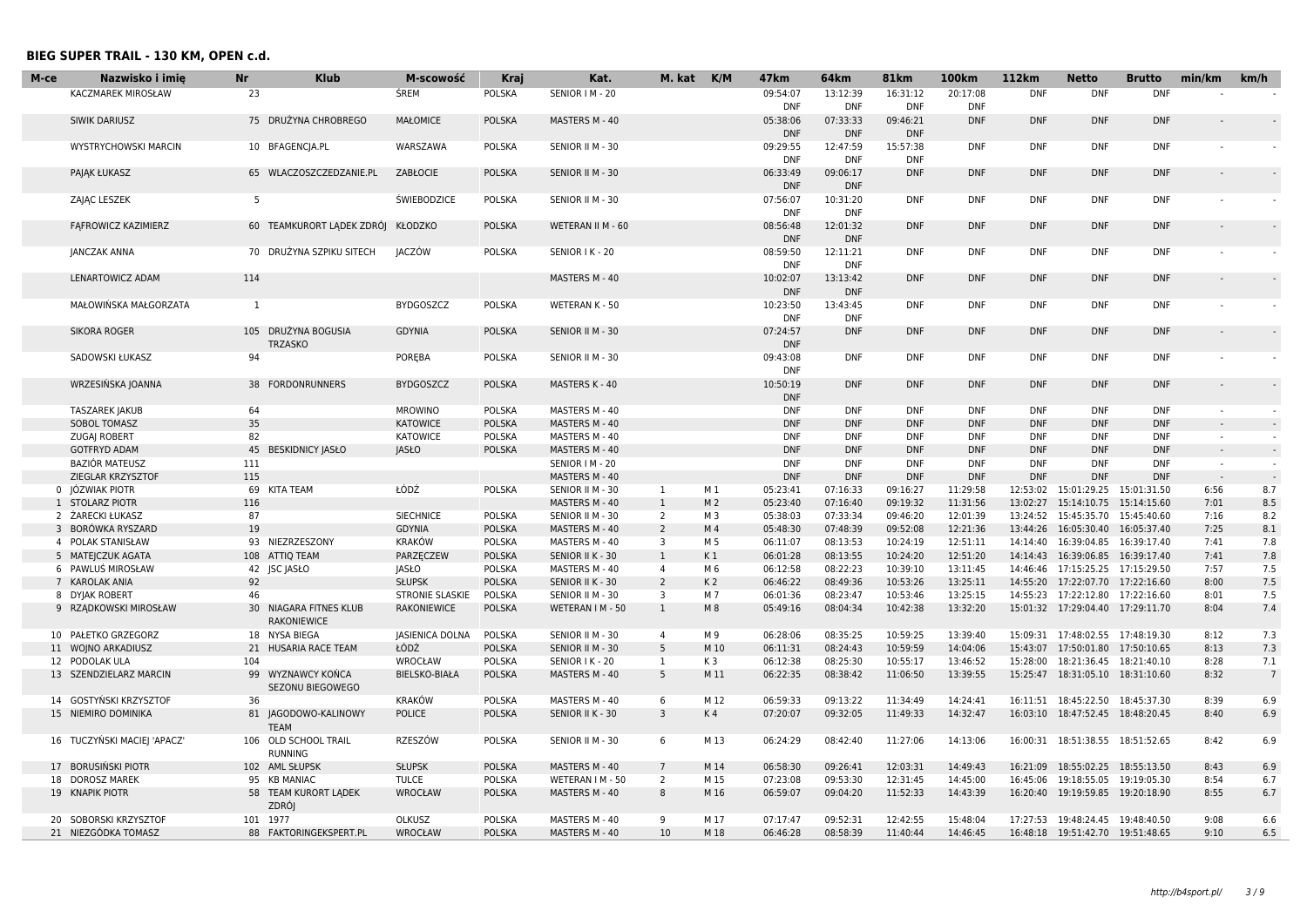I

| M-ce | Nazwisko i imie          | <b>Nr</b> | <b>Klub</b>                               | M-scowość                             | Kraj          | Kat.              | M. kat          | K/M            | 47 <sub>km</sub> | 64 <sub>km</sub> | <b>81km</b> | 100km    | 112km    | <b>Netto</b>                       | <b>Brutto</b> | min/km | km/h |
|------|--------------------------|-----------|-------------------------------------------|---------------------------------------|---------------|-------------------|-----------------|----------------|------------------|------------------|-------------|----------|----------|------------------------------------|---------------|--------|------|
|      | 22 WRÓBEL KELLI          | 112       |                                           |                                       |               | SENIOR II K - 30  | $\overline{a}$  | K <sub>5</sub> | 07:36:14         | 10:16:08         | 13:02:07    | 15:50:05 | 17:28:55 | 20:00:54.20                        | 20:01:19.00   | 9:14   | 6.5  |
|      | 23 KURPIEWSKA ANNA       |           | 39 GT RAT                                 | WROCŁAW                               | <b>POLSKA</b> | MASTERS K - 40    | $\mathbf{1}$    | K6             | 07:07:38         | 09:35:07         | 12:18:13    | 15:23:25 | 17:24:40 | 20:17:15.80                        | 20:17:28.10   | 9:21   | 6.4  |
|      | 24 SIKORSKI MARCIN       |           | 63 TT SZCZECIN                            | <b>SZCZECIN</b>                       | POLSKA        | MASTERS M - 40    | 11              | M 19           | 07:07:41         | 09:35:05         | 12:18:19    | 15:23:23 |          | 17:24:41 20:17:14.05 20:17:28.25   |               | 9:21   | 6.4  |
|      | 25 PIETRZAK JAN          |           | 49 WKURW TEAM                             | WROCŁAW                               | <b>POLSKA</b> | SENIOR II M - 30  | $\overline{7}$  | M 20           | 07:00:05         | 09:27:27         | 12:04:18    | 15:11:34 |          | 17:02:41 20:24:38.85 20:24:49.50   |               | 9:25   | 6.4  |
|      | 26 CAŁY PATRYK           |           | 15 #KFD FALLOUT TEAM                      | WROCŁAW                               | POLSKA        | SENIOR II M - 30  | 8               | M 21           | 07:38:43         | 10:16:25         | 13:07:18    | 16:12:10 |          | 18:02:40 20:41:46.30 20:42:06.25   |               | 9:33   | 6.3  |
| 27   | KOZŁOWSKI LESZEK         | 25        |                                           | LESZNO                                | <b>POLSKA</b> | MASTERS M - 40    | 12              | M 22           | 07:47:13         | 10:27:40         | 13:10:55    | 16:06:37 |          | 17:50:39 20:46:42.45 20:46:53.10   |               | 9:35   | 6.3  |
|      | 28 FILIPIAK HIERONIM     | 29        | MIECHOWICKA GRUPA<br><b>BIEGOWA</b>       | <b>BYTOM</b>                          | POLSKA        | MASTERS M - 40    | 13              | M 23           | 07:18:12         | 09:49:55         | 12:37:53    | 15:41:57 |          | 17:36:51  20:48:17.60  20:48:41.70 |               | 9:36   | 6.2  |
|      | 29 BOGDANOWICZ BEATA     |           | 91 BIEGOWY ŚWIAT                          | GDAŃSK                                | <b>POLSKA</b> | MASTERS K - 40    | $\overline{2}$  | K7             | 07:18:08         | 09:49:49         | 12:29:17    | 15:22:02 |          | 17:12:10 20:52:41.85 20:53:09.20   |               | 9:38   | 6.2  |
|      | 30 PASTUŁA ŁUKASZ        | 6         |                                           | KOLBUSZOWA                            | POLSKA        | SENIOR II M - 30  | 9               | M 24           | 07:20:24         | 09:42:10         | 12:29:23    | 15:25:03 | 17:12:30 | 20:52:55.80                        | 20:53:10.15   | 9:38   | 6.2  |
|      | 31 LIPINSKI KRZYSZTOF    |           | 97 KB MANIAC POZNAŃ                       | KOZIEGŁOWY                            | <b>POLSKA</b> | WETERAN I M - 50  | 3               | M 25           | 07:22:55         | 09:53:23         | 12:36:46    | 15:57:34 |          | 18:02:14 21:13:10.40 21:13:29.70   |               | 9:47   | 6.1  |
|      | 32 SADŁO TOMASZ          |           | 34 KOLEGIUM SEDZIÓW<br>ZABRZE             | ZABRZE                                | POLSKA        | SENIOR II M - 30  | 10              | M 26           | 06:49:19         | 09:13:19         | 12:01:15    | 15:48:28 |          | 18:06:01 21:18:30.75 21:18:51.95   |               | 9:50   | 6.1  |
|      | 33 MARTIN JACEK          | 68        |                                           | CHORZÓW                               | <b>POLSKA</b> | MASTERS M - 40    | 14              | M 27           | 08:35:49         | 11:10:53         | 14:03:46    | 17:03:35 |          | 18:52:11 22:03:19.10 22:03:33.45   |               | 10:10  | 5.9  |
|      | 34 ŻAK - ŁEBEK EWA       | 100       |                                           | OLKUSZ                                | POLSKA        | MASTERS K - 40    | 3               | K8             | 08:24:03         | 11:10:33         | 14:06:29    | 17:07:54 |          | 19:01:28 22:03:28.05 22:03:44.35   |               | 10:10  | 5.9  |
|      | 35 ZACZYŃSKA ANNA        | 76        |                                           | LUBIN                                 | <b>POLSKA</b> | SENIOR II K - 30  | 5               | K9             | 06:47:19         | 08:59:31         | 11:39:27    | 14:52:22 |          | 17:10:29 22:03:48.60 22:04:06.50   |               | 10:10  | 5.9  |
|      | 36 REJF TOMASZ           |           | 12 RUDY AND TUNIEK                        | <b>BARTOSZYCE</b>                     | POLSKA        | MASTERS M - 40    | 15              | M 28           | 07:51:41         | 10:26:43         | 13:28:59    | 16:42:38 |          | 18:51:23 22:03:57.70 22:04:07.30   |               | 10:11  | 5.9  |
|      | 37 DZIUBA PIOTR          | 26        |                                           | WROCŁAW                               | <b>POLSKA</b> | MASTERS M - 40    | 16              | M 29           | 07:51:09         | 10:27:11         | 13:23:36    | 16:42:05 |          | 18:50:50 22:03:25.50 22:04:07.35   |               | 10:10  | 5.9  |
|      | 38 KISIAŁA FILIP         |           | 2 LACHO TEAM                              | <b>KRAKÓW</b>                         | POLSKA        | SENIOR II M - 30  | 11              | M 30           | 07:43:22         | 10:25:40         | 13:24:02    | 16:51:38 |          | 18:52:44 22:06:04.95 22:06:30.05   |               | 10:12  | 5.9  |
|      | 39 AUGUSTOWSKA IZABELA   |           | 72 KB GEOTERMIA UNIEJÓW                   | <b>WARTKOWICE</b>                     | <b>POLSKA</b> | MASTERS K - 40    | $\overline{4}$  | K10            | 08:26:54         | 11:28:46         | 14:33:25    | 17:26:14 |          | 19:12:42 22:19:01.95 22:19:10.45   |               | 10:18  | 5.8  |
| 40   | PROZOROWSKI WIESŁAW      |           | 28 MARATON LESZNO                         | LESZNO                                | POLSKA        | WETERAN I M - 50  | 4               | M 31           | 08:24:53         | 11:08:54         | 14:03:57    | 17:18:07 |          | 19:12:38 22:19:02.85 22:19:11.85   |               | 10:18  | 5.8  |
|      | 41 DUDZIK JACEK          |           | 56 TEAMKURORT LADEK ZDRÓJ                 | KŁODZKO                               | <b>POLSKA</b> | WETERAN II M - 60 | $\mathbf{1}$    | M 32           | 08:18:14         | 11:04:10         | 13:46:59    | 15:42:10 |          | 19:16:09 22:43:18.10 22:43:35.55   |               | 10:29  | 5.7  |
|      | 42 SERAFIN PAULINA       |           | 98 RZESZOWSKIE GAZELE I<br><b>GEPARDY</b> | RZESZÓW                               | POLSKA        | SENIOR II K - 30  | 6               | K 11           | 07:54:54         | 10:40:57         | 13:47:40    | 17:35:17 |          | 19:31:13 22:46:30.95 22:46:50.15   |               | 10:30  | 5.7  |
|      | 43 JANKOWIAK PRZEMYSŁAW  | 11        |                                           | WŁOSZAKOWICE                          | <b>POLSKA</b> | MASTERS M - 40    | 17              | M 33           | 08:25:02         | 11:14:24         | 14:07:26    | 17:25:28 |          | 19:32:10 22:55:30.80               | 22:55:39.10   | 10:34  | 5.7  |
|      | 44 STAWICKI GRZEGORZ     |           | 109 RUNTEAM PAWŁOWICE                     | PAWŁOWICE                             | POLAND        | MASTERS M - 40    | 18              | M 34           | 07:56:33         | 10:32:16         | 13:19:32    | 16:33:29 |          | 18:37:11 22:55:14.30 22:55:57.35   |               | 10:34  | 5.7  |
|      | 45 KOZŁOWSKI BARTŁOMIEJ  | 110       |                                           |                                       |               | MASTERS M - 40    | 19              | M 35           | 08:10:10         | 10:59:13         | 14:07:09    | 17:48:09 |          | 19:50:48 23:10:39.55 23:11:18.05   |               | 10:41  | 5.6  |
|      | 46 ZUBOWICZ JAKUB        |           | 33 ŻWAWE ŻUBRY / BZ WBK<br><b>FAKTOR</b>  | WARSZAWA                              | POLSKA        | SENIOR II M - 30  | 12              | M 36           | 08:05:14         | 11:03:31         | 14:07:08    | 17:51:04 |          | 19:57:56 23:45:16.25 23:45:52.90   |               | 10:57  | 5.5  |
|      | 47 NOJSZEWSKA ANIKA      | 83        |                                           | WARSZAWA                              | <b>POLSKA</b> | SENIOR II K - 30  | $7\overline{ }$ | K12            | 08:10:18         | 11:01:41         | 14:07:35    | 17:49:32 |          | 20:28:39 24:16:00.05 24:16:38.95   |               | 11:12  | 5.4  |
|      | 48 KOTYSZ WALDEMAR       |           | 66 GIC                                    | OPOLE                                 | POLSKA        | WETERAN I M - 50  | 5               | M 37           | 08:34:16         | 11:28:37         | 14:54:22    | 18:33:08 |          | 20:58:06 24:26:56.45 24:27:43.70   |               | 11:17  | 5.3  |
|      | 49 MATYSZCZAK SŁAWOMIR   | 90        |                                           | <b>REBIELICE</b><br><b>KRÓLEWSKIE</b> | <b>POLSKA</b> | WETERAN I M - 50  | 6               | M 38           | 09:03:41         | 11:51:47         | 15:00:28    | 18:39:23 |          | 21:16:44 24:31:47.65 24:33:18.40   |               | 11:19  | 5.3  |
|      | 50 WOLSZCZAK KONRAD      |           | 24 KLUB RUGBY MIEDZIOWI<br><b>LUBIN</b>   | LUBIN                                 | <b>POLSKA</b> | SENIOR II M - 30  | 13              | M 39           | 09:03:44         | 11:51:56         | 15:00:33    | 18:39:29 |          | 21:16:45 24:31:48.40 24:33:18.60   |               | 11:19  | 5.3  |
|      | 51 PALKIJ ALEKSANDRA     |           | 67 KS LIMANOWA FORREST                    | <b>DOBRA</b>                          | <b>POLSKA</b> | SENIOR II K - 30  | 8               | K13            | 09:03:39         | 11:51:47         | 15:00:30    | 18:39:21 | 21:17:09 | 24:31:42.65 24:33:18.90            |               | 11:19  | 5.3  |
|      | 52 MARCINIAK PAWEŁ       |           | 85 CROSS STRACENCOW TEAM                  | GŁOGÓW                                | <b>POLSKA</b> | WETERAN I M - 50  | $\overline{7}$  | M 40           | 08:53:27         | 12:06:46         | 15:32:48    | 19:15:17 |          | 20:29:14 24:35:44.10 24:35:57.35   |               | 11:21  | 5.3  |
|      | 53 PFAJFER MAREK         |           | 78 SPÓJNIA BIAŁE BŁOTA                    | LEGBAD                                | <b>POLSKA</b> | SENIOR II M - 30  | 14              | M 41           | 08:18:30         | 11:14:54         | 14:14:10    | 17:57:45 |          | 20:20:55 24:37:22.70 24:37:38.10   |               | 11:21  | 5.3  |
|      | 54 MIKOŁAJCZYK AGNIESZKA |           | 47 HUSARIA RACE TEAM                      | ŁÓDŹ                                  | POLSKA        | SENIOR II K - 30  | 9               | K 14           | 08:01:19         | 10:51:23         | 13:51:03    | 17:30:47 |          | 19:53:32  24:39:34.45  24:39:43.30 |               | 11:22  | 5.3  |
|      | 55 SLOWINSKI GRZEGORZ    | 54        |                                           | WROCLAW                               | <b>POLAND</b> | SENIOR II M - 30  | 15              | M 42           | 08:08:45         | 10:47:18         | 13:50:23    | 18:02:07 |          | 21:07:28 24:42:24.55 24:43:10.25   |               | 11:24  | 5.3  |
|      | 56 TROJAN PAWEŁ          |           | 77 SZCZYTNA BIEGA                         | SZCZYTNA                              | POLSKA        | SENIOR II M - 30  | 16              | M 43           | 08:08:35         | 11:04:48         | 14:18:58    | 17:59:01 |          | 20:33:54 24:49:05.15 24:49:17.55   |               | 11:27  | 5.2  |
|      | 57 WIJAS MARIUSZ         | 86        |                                           | KRAKÓW                                | <b>POLSKA</b> | MASTERS M - 40    | 20              | M 44           | 08:53:14         | 12:01:34         | 15:14:48    | 18:56:13 |          | 21:15:32 24:49:15.70 24:49:46.05   |               | 11:27  | 5.2  |
|      | 58 LEMBOWICZ GRZEGORZ    | 8         | POZNAN I LOVE YOU TEAM                    | POZNAŃ                                | POLSKA        | MASTERS M - 40    | 21              | M 45           | 08:33:59         | 11:21:28         | 14:40:21    | 18:09:52 |          | 20:30:21 24:52:25.50 24:53:13.90   |               | 11:28  | 5.2  |
|      | 59 SOBKOWIAK EWA         | 103       |                                           | POZNAŃ                                | <b>POLSKA</b> | WETERAN K - 50    | $\mathbf{1}$    | K15            | 09:36:28         | 12:37:08         | 15:31:42    | 19:06:52 |          | 21:29:41 24:58:23.60 24:59:11.75   |               | 11:31  | 5.2  |
| 60   | <b>TOMICZEK TOMASZ</b>   |           | 41 ZDYSKWALIFIKOWANI                      | WROCŁAW                               | <b>POLSKA</b> | SENIOR II M - 30  | 17              | M 46           | 08:08:44         | 10:47:19         | 13:50:43    | 18:09:56 |          | 21:15:27 25:04:13.30 25:04:59.45   |               | 11:34  | 5.2  |
|      | 61 SIENKIEWICZ WOJTEK    |           | 22 OGARY DOLORES                          | WARSZAWA                              | <b>POLSKA</b> | MASTERS M - 40    | 22              | M 47           | 08:58:22         | 11:51:46         | 14:50:44    | 18:09:33 |          | 20:53:28 25:12:17.30 25:12:57.15   |               | 11:37  | 5.2  |
| 62   | MŁODOŻENIEC MIROSŁAW     | 73        | <b>REMBERTOW TEAM</b>                     | SOBÓTKA                               | <b>POLSKA</b> | SENIOR II M - 30  | 18              | M 48           | 08:10:22         | 11:03:21         | 13:55:59    | 17:36:31 | 20:40:39 | 25:12:55.30                        | 25:13:36.85   | 11:38  | 5.2  |
|      | 63 PAWŁOWICZ PRZEMYSŁAW  | 17        |                                           | <b>LEGNICA</b>                        | <b>POLSKA</b> | MASTERS M - 40    | 23              | M 49           | 09:02:20         | 11:59:48         | 15:15:46    | 19:08:35 |          | 21:26:24 25:14:14.55 25:14:50.70   |               | 11:38  | 5.2  |
| 64   | BARANSKI RAFAŁ           |           | 59 BIEGAM BO MUSZĘ OPOLE                  | OPOLE                                 | POLSKA        | MASTERS M - 40    | 24              | M 50           | 09:06:47         | 12:14:18         | 15:28:30    | 19:09:23 |          | 21:41:54 25:20:04.10 25:20:49.00   |               | 11:41  | 5.1  |
|      | 65 CHWAŁOWSKA AGNIESZKA  |           | 43 FUDU&CO. SPORT TEAM                    | <b>PIOTRKÓW</b><br>TRYBUNALSKI        | <b>POLSKA</b> | MASTERS K - 40    | 5               | K 16           | 08:58:06         | 12:08:32         | 15:19:18    | 16:23:04 |          | 21:42:11 25:24:43.40 25:25:12.85   |               | 11:43  | 5.1  |
|      | 66 ERENBERG RAFAŁ        |           | 51 FUDU&CO. SPORT TEAM                    | PIOTRKÓW<br>TRYBUNALSKI               | POLSKA        | SENIOR II M - 30  | 19              | M 51           | 08:58:05         | 12:08:39         | 15:19:14    | 18:59:39 |          | 21:42:11 25:24:43.15 25:25:13.25   |               | 11:43  | 5.1  |
|      | 67 LIPIŃSKI MAREK        | 113       |                                           |                                       |               | MASTERS M - 40    | 25              | M 52           | 07:41:52         | 10:30:08         | 13:33:21    | 17:29:16 |          | 20:01:02 25:28:16.85               | 25:28:50.80   | 11:45  | 5.1  |
|      | 68 ZIELIŃSKI RADOSŁAW    |           | 48 STARE BABICE BIEGAJA                   | LATCHORZEW                            | POLSKA        | MASTERS M - 40    | 26              | M 53           | 09:05:08         | 12:06:32         | 15:27:07    | 19:22:25 |          | 21:51:22 25:28:44.95               | 25:29:07.30   | 11:45  | 5.1  |
|      | 69 KULIBERDA TOMASZ      |           | 96 TEATR O.DE.LA                          | RZESZÓW                               | <b>POLSKA</b> | MASTERS M - 40    | 27              | M 54           | 08:17:45         | 11:16:49         | 14:50:33    | 18:50:41 |          | 21:28:31 25:30:18.55 25:30:43.45   |               | 11:46  | 5.1  |
|      | 70 PRZYBYŁA ADAM         |           | 53 WOLFMOTO TEAM                          | ŁÓDŹ                                  | POLSKA        | MASTERS M - 40    | 28              | M 55           | 09:28:43         | 12:27:32         | 15:53:44    | 19:29:42 |          | 21:45:03 25:38:03.90 25:38:39.65   |               | 11:49  | 5.1  |
|      |                          |           |                                           |                                       |               |                   |                 |                |                  |                  |             |          |          |                                    |               |        |      |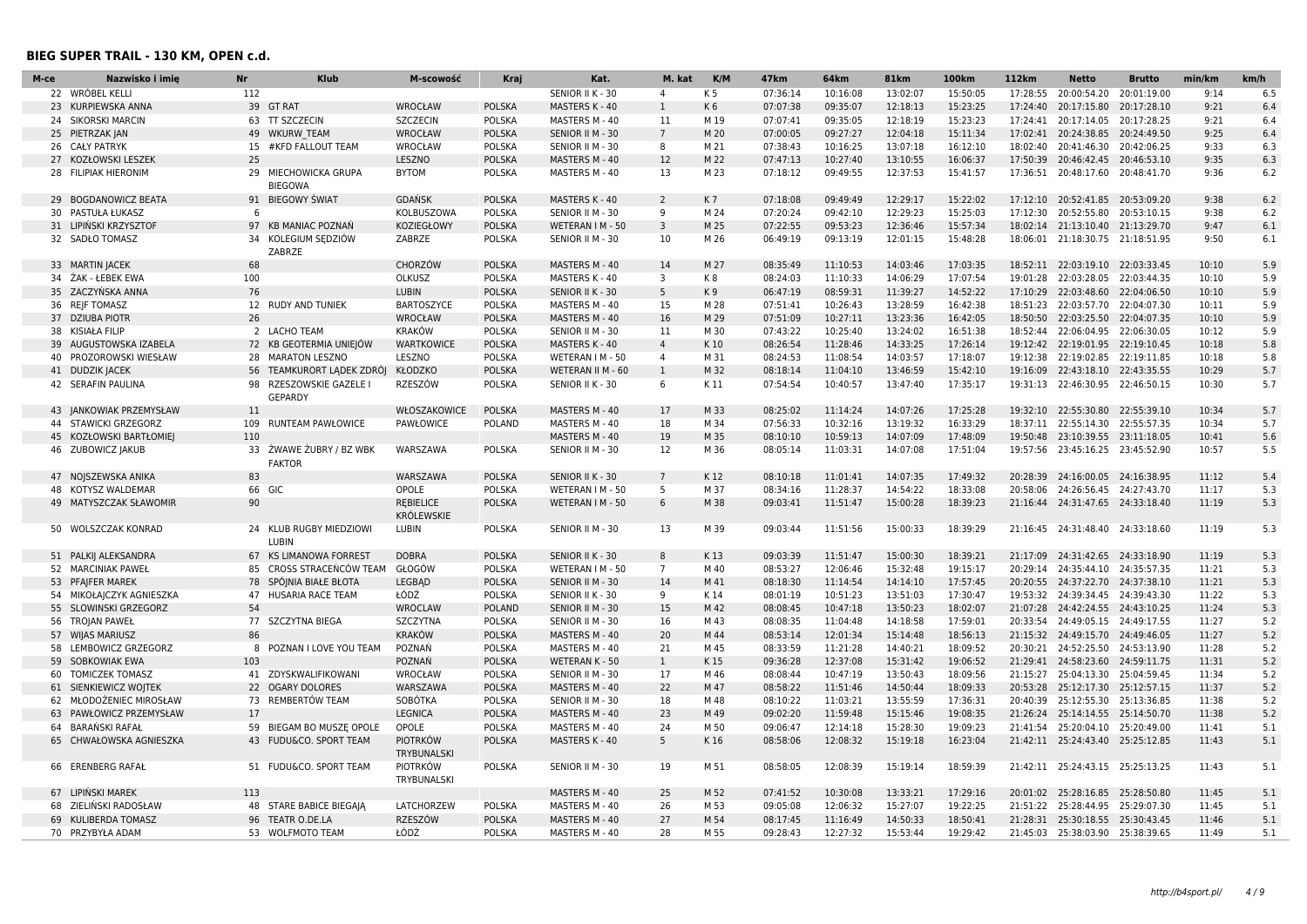| M-ce | Nazwisko i imie             | <b>Nr</b><br>Klub                              | M-scowość                      | Kraj          | Kat.              | M. kat | K/M  | 47 <sub>km</sub>       | 64km                   | <b>81km</b>            | 100km                  | 112km                  | <b>Netto</b>                     | <b>Brutto</b> | min/km                   | km/h |
|------|-----------------------------|------------------------------------------------|--------------------------------|---------------|-------------------|--------|------|------------------------|------------------------|------------------------|------------------------|------------------------|----------------------------------|---------------|--------------------------|------|
|      | 71 ROWIŃSKI MAREK           | 74 PAN                                         | <b>KRAKÓW</b>                  | <b>POLSKA</b> | MASTERS M - 40    | 29     | M 56 | 09:30:06               | 12:43:21               | 16:02:28               | 19:35:01               |                        | 21:44:58 25:37:54.30             | 25:38:39.80   | 11:49                    | 5.1  |
|      | 72 RUTKOWSKI JANUSZ         | 62                                             | LESZNO                         | <b>POLSKA</b> | WETERAN I M - 50  | 8      | M 57 | 09:34:53               | 12:54:16               | 16:01:20               | 19:48:50               |                        | 21:58:02 25:43:15.15 25:43:25.65 |               | 11:52                    | 5.1  |
|      | 73 CHMIELEWSKI JACEK        | 31                                             | KONSTANCIN-JEZI<br><b>ORNA</b> | POLSKA        | WETERAN I M - 50  | 9      | M 58 | 10:00:07               | 13:09:00               | 16:11:28               | 19:52:17               |                        | 22:12:34 25:46:14.20 25:46:23.75 |               | 11:53                    | 5    |
|      | 74 WIELEWSKI WALDEMAR       | 32 GRUPA TRÓJMIASTO                            | GDAŃSK / LUBNIA                | <b>POLSKA</b> | MASTERS M - 40    | 30     | M 59 | 10:00:07               | 13:09:00               | 16:11:30               | 19:52:17               |                        | 22:12:34 25:46:14.45 25:46:24.05 |               | 11:53                    | 5    |
| 75   | MAŁOWIŃSKI ARTUR            | $\overline{4}$                                 | <b>BYDGOSZCZ</b>               | <b>POLSKA</b> | WETERAN I M - 50  | 10     | M 60 | 10:23:45               | 13:43:40               | 16:36:33               | 20:28:56               |                        | 22:40:07 26:28:48.95 26:28:48.95 |               | 12:13                    | 4.9  |
|      | 76 MATUSZEWSKA MAŁGORZATA   | 40 RUNNER'S POWER                              | <b>ŚREM</b>                    | <b>POLSKA</b> | MASTERS K - 40    | 6      | K17  | 09:54:07               | 13:12:36               | 16:31:15               | 20:16:58               |                        | 22:57:35 26:44:26.10 26:46:09.75 |               | 12:20                    | 4.9  |
|      | 77 ŁAŹNIAK AGATA            | 79 CARDIORUNNERS                               | POZNAŃ                         | POLSKA        | SENIOR II K - 30  | 10     | K 18 | 09:58:30               | 13:02:01               | 16:33:01               | 20:28:57               |                        | 22:52:51 26:59:46.15 27:00:02.20 |               | 12:27                    | 4.8  |
|      | 78 CZERMAK PATRYK           | 71 SPORT.ALPCREW.PL<br>ZAKOCHAJ SIĘ W BIEGANIU | <b>BYSTRZYCA</b><br>KŁODZKA    | <b>POLSKA</b> | SENIOR II M - 30  | 20     | M 61 | 09:09:09               | 12:57:18               | 16:17:32               | 20:39:54               |                        | 22:47:16 27:10:20.65 27:11:06.90 |               | 12:32                    | 4.8  |
|      | OHLA JUSTYNA                | 7 BIEGAM, BO NIE LUBIE                         | POZNAŃ                         | POLSKA        | SENIOR II K - 30  |        |      | <b>DNF</b>             | <b>DNF</b>             | <b>DNF</b>             | <b>DNF</b>             | 20:34:11<br><b>DNF</b> | <b>DNF</b>                       | <b>DNF</b>    |                          |      |
|      | PRZYTULSKA JUSTYNA          | 50                                             | ŚWIDNICA                       | <b>POLSKA</b> | SENIOR II K - 30  |        |      | 08:39:28<br><b>DNF</b> | 11:30:56<br><b>DNF</b> | 14:20:01<br><b>DNF</b> | 17:51:50<br><b>DNF</b> | 21:05:51<br><b>DNF</b> | <b>DNF</b>                       | <b>DNF</b>    |                          |      |
|      | ŁAGODA ŁUKASZ               | 16 AKTIV REHABILITACIA                         | ZAWONIA                        | POLSKA        | SENIOR II M - 30  |        |      | 09:34:47<br><b>DNF</b> | 13:18:48<br><b>DNF</b> | <b>DNF</b>             | <b>DNF</b>             | 21:37:23<br><b>DNF</b> | DNF                              | <b>DNF</b>    |                          |      |
|      | KONOPKO ARTUR               | 107                                            | <b>KLEOSIN</b>                 | <b>POLSKA</b> | SENIOR II M - 30  |        |      | 06:13:53<br><b>DNF</b> | 08:28:42<br><b>DNF</b> | 10:58:38<br><b>DNF</b> | 14:24:16<br><b>DNF</b> | <b>DNF</b>             | <b>DNF</b>                       | <b>DNF</b>    |                          |      |
|      | <b>KOWALSKI PIOTR</b>       | 37                                             | <b>GORZOW WLKP</b>             | POLSKA        | MASTERS M - 40    |        |      | 08:06:36<br><b>DNF</b> | 11:20:33<br><b>DNF</b> | <b>DNF</b>             | 14:44:43<br><b>DNF</b> | <b>DNF</b>             | <b>DNF</b>                       | <b>DNF</b>    |                          |      |
|      | <b>LATANOWICZ BERNARD</b>   | 80                                             | POZNAŃ                         | <b>POLAND</b> | SENIOR II M - 30  |        |      | 08:37:30<br><b>DNF</b> | 11:37:59<br><b>DNF</b> | <b>DNF</b>             | 16:28:02<br><b>DNF</b> | <b>DNF</b>             | <b>DNF</b>                       | <b>DNF</b>    |                          |      |
|      | KACZMAREK MIROSŁAW          | 23                                             | ŚREM                           | POLSKA        | SENIOR   M - 20   |        |      | 09:54:07<br><b>DNF</b> | 13:12:39<br><b>DNF</b> | 16:31:12<br><b>DNF</b> | 20:17:08<br><b>DNF</b> | <b>DNF</b>             | <b>DNF</b>                       | <b>DNF</b>    |                          |      |
|      | SIWIK DARIUSZ               | 75 DRUŻYNA CHROBREGO                           | <b>MAŁOMICE</b>                | <b>POLSKA</b> | MASTERS M - 40    |        |      | 05:38:06<br><b>DNF</b> | 07:33:33<br><b>DNF</b> | 09:46:21<br><b>DNF</b> | <b>DNF</b>             | <b>DNF</b>             | <b>DNF</b>                       | <b>DNF</b>    | $\overline{a}$           |      |
|      | <b>WYSTRYCHOWSKI MARCIN</b> | 10 BFAGENCIA.PL                                | WARSZAWA                       | POLSKA        | SENIOR II M - 30  |        |      | 09:29:55<br><b>DNF</b> | 12:47:59<br><b>DNF</b> | 15:57:38<br><b>DNF</b> | <b>DNF</b>             | <b>DNF</b>             | DNF                              | <b>DNF</b>    |                          |      |
|      | PAJAK ŁUKASZ                | 65 WLACZOSZCZEDZANIE.PL                        | ZABŁOCIE                       | <b>POLSKA</b> | SENIOR II M - 30  |        |      | 06:33:49<br><b>DNF</b> | 09:06:17<br><b>DNF</b> | <b>DNF</b>             | <b>DNF</b>             | <b>DNF</b>             | <b>DNF</b>                       | <b>DNF</b>    |                          |      |
|      | ZAJĄC LESZEK                | 5                                              | <b>ŚWIEBODZICE</b>             | POLSKA        | SENIOR II M - 30  |        |      | 07:56:07<br><b>DNF</b> | 10:31:20<br><b>DNF</b> | <b>DNF</b>             | <b>DNF</b>             | <b>DNF</b>             | <b>DNF</b>                       | <b>DNF</b>    |                          |      |
|      | FAFROWICZ KAZIMIERZ         | 60 TEAMKURORT LADEK ZDRÓJ                      | <b>KŁODZKO</b>                 | <b>POLSKA</b> | WETERAN II M - 60 |        |      | 08:56:48<br><b>DNF</b> | 12:01:32<br><b>DNF</b> | <b>DNF</b>             | <b>DNF</b>             | <b>DNF</b>             | <b>DNF</b>                       | <b>DNF</b>    |                          |      |
|      | JANCZAK ANNA                | 70 DRUŻYNA SZPIKU SITECH                       | JACZÓW                         | POLSKA        | SENIOR I K - 20   |        |      | 08:59:50<br><b>DNF</b> | 12:11:21<br><b>DNF</b> | <b>DNF</b>             | <b>DNF</b>             | <b>DNF</b>             | <b>DNF</b>                       | <b>DNF</b>    |                          |      |
|      | LENARTOWICZ ADAM            | 114                                            |                                |               | MASTERS M - 40    |        |      | 10:02:07<br><b>DNF</b> | 13:13:42<br><b>DNF</b> | <b>DNF</b>             | <b>DNF</b>             | <b>DNF</b>             | <b>DNF</b>                       | <b>DNF</b>    |                          |      |
|      | MAŁOWIŃSKA MAŁGORZATA       | <sup>1</sup>                                   | <b>BYDGOSZCZ</b>               | POLSKA        | WETERAN K - 50    |        |      | 10:23:50<br><b>DNF</b> | 13:43:45<br><b>DNF</b> | DNF                    | <b>DNF</b>             | <b>DNF</b>             | <b>DNF</b>                       | <b>DNF</b>    |                          |      |
|      | <b>SIKORA ROGER</b>         | 105 DRUŻYNA BOGUSIA<br><b>TRZASKO</b>          | <b>GDYNIA</b>                  | <b>POLSKA</b> | SENIOR II M - 30  |        |      | 07:24:57<br><b>DNF</b> | <b>DNF</b>             | <b>DNF</b>             | <b>DNF</b>             | <b>DNF</b>             | <b>DNF</b>                       | <b>DNF</b>    |                          |      |
|      | SADOWSKI ŁUKASZ             | 94                                             | POREBA                         | POLSKA        | SENIOR II M - 30  |        |      | 09:43:08<br><b>DNF</b> | <b>DNF</b>             | <b>DNF</b>             | <b>DNF</b>             | <b>DNF</b>             | <b>DNF</b>                       | <b>DNF</b>    |                          |      |
|      | WRZESIŃSKA JOANNA           | 38 FORDONRUNNERS                               | <b>BYDGOSZCZ</b>               | <b>POLSKA</b> | MASTERS K - 40    |        |      | 10:50:19<br><b>DNF</b> | <b>DNF</b>             | <b>DNF</b>             | <b>DNF</b>             | <b>DNF</b>             | <b>DNF</b>                       | <b>DNF</b>    |                          |      |
|      | <b>TASZAREK JAKUB</b>       | 64                                             | <b>MROWINO</b>                 | POLSKA        | MASTERS M - 40    |        |      | <b>DNF</b>             | <b>DNF</b>             | <b>DNF</b>             | <b>DNF</b>             | <b>DNF</b>             | <b>DNF</b>                       | <b>DNF</b>    | $\overline{\phantom{a}}$ |      |
|      | SOBOL TOMASZ                | 35                                             | <b>KATOWICE</b>                | <b>POLSKA</b> | MASTERS M - 40    |        |      | <b>DNF</b>             | <b>DNF</b>             | <b>DNF</b>             | <b>DNF</b>             | <b>DNF</b>             | <b>DNF</b>                       | <b>DNF</b>    |                          |      |
|      | <b>ZUGAJ ROBERT</b>         | 82                                             | <b>KATOWICE</b>                | POLSKA        | MASTERS M - 40    |        |      | <b>DNF</b>             | <b>DNF</b>             | <b>DNF</b>             | <b>DNF</b>             | <b>DNF</b>             | <b>DNF</b>                       | <b>DNF</b>    | $\sim$                   |      |
|      | <b>GOTFRYD ADAM</b>         | 45 BESKIDNICY JASŁO                            | <b>JASŁO</b>                   | <b>POLSKA</b> | MASTERS M - 40    |        |      | <b>DNF</b>             | <b>DNF</b>             | <b>DNF</b>             | <b>DNF</b>             | <b>DNF</b>             | <b>DNF</b>                       | <b>DNF</b>    |                          |      |
|      | <b>BAZIÓR MATEUSZ</b>       | 111                                            |                                |               | SENIOR   M - 20   |        |      | <b>DNF</b>             | <b>DNF</b>             | <b>DNF</b>             | <b>DNF</b>             | <b>DNF</b>             | <b>DNF</b>                       | <b>DNF</b>    | $\sim$                   |      |
|      | ZIEGLAR KRZYSZTOF           | 115                                            |                                |               | MASTERS M - 40    |        |      | <b>DNF</b>             | <b>DNF</b>             | <b>DNF</b>             | <b>DNF</b>             | <b>DNF</b>             | <b>DNF</b>                       | <b>DNF</b>    |                          |      |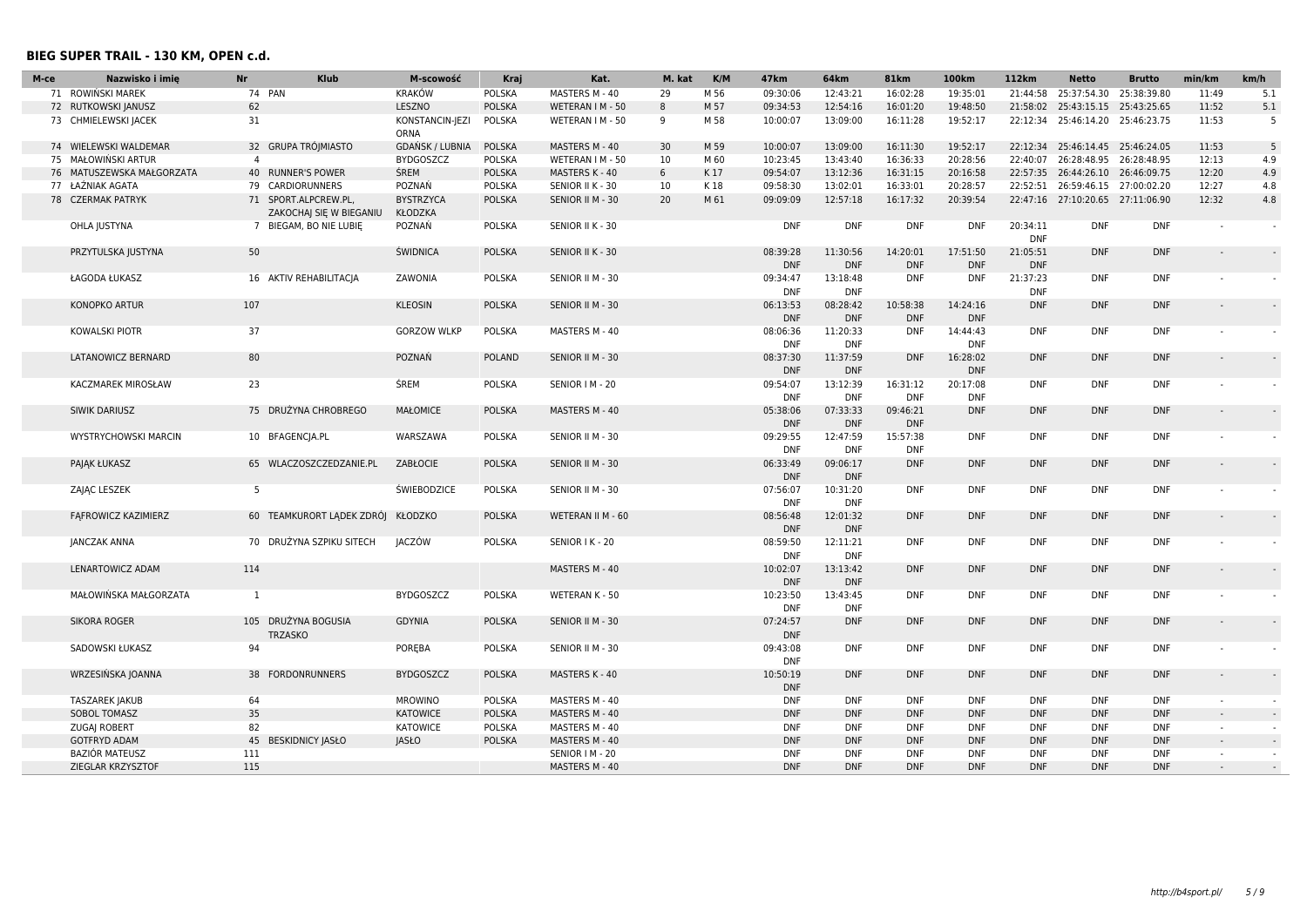### **BIEG SUPER TRAIL - 130 KM, OPEN KOBIET**

| M-ce | Nazwisko i imie           | <b>Nr</b>    | <b>Klub</b>                               | M-scowość                             | Kraj          | Kat.             | M. kat         | K/M            | 47 <sub>km</sub>       | 64 <sub>km</sub>       | <b>81km</b>            | 100km                  | 112km                  | <b>Netto</b>                     | <b>Brutto</b>            | min/km         | km/h   |
|------|---------------------------|--------------|-------------------------------------------|---------------------------------------|---------------|------------------|----------------|----------------|------------------------|------------------------|------------------------|------------------------|------------------------|----------------------------------|--------------------------|----------------|--------|
|      | MATEJCZUK AGATA           |              | 108 ATTIQ TEAM                            | PARZECZEW                             | POLSKA        | SENIOR II K - 30 |                | K 1            | 06:01:28               | 08:13:55               | 10:24:20               | 12:51:20               | 14:14:43               | 16:39:06.85                      | 16:39:17.40              | 7:41           | 7.8    |
|      | 2 KAROLAK ANIA            | 92           |                                           | <b>SŁUPSK</b>                         | <b>POLSKA</b> | SENIOR II K - 30 | $\overline{2}$ | K <sub>2</sub> | 06:46:22               | 08:49:36               | 10:53:26               | 13:25:11               | 14:55:20               | 17:22:07.70 17:22:16.60          |                          | 8:00           | 7.5    |
|      | 3 PODOLAK ULA             | 104          |                                           | WROCŁAW                               | POLSKA        | SENIOR I K - 20  | 1              | K <sub>3</sub> | 06:12:38               | 08:25:30               | 10:55:17               | 13:46:52               | 15:28:00               |                                  | 18:21:36.45  18:21:40.10 | 8:28           | 7.1    |
|      | 4 NIEMIRO DOMINIKA        |              | 81 JAGODOWO-KALINOWY<br><b>TEAM</b>       | <b>POLICE</b>                         | <b>POLSKA</b> | SENIOR II K - 30 | $\overline{3}$ | K4             | 07:20:07               | 09:32:05               | 11:49:33               | 14:32:47               | 16:03:10               | 18:47:52.45  18:48:20.45         |                          | 8:40           | 6.9    |
|      | 5 WRÓBEL KELLI            | 112          |                                           |                                       |               | SENIOR II K - 30 | 4              | K 5            | 07:36:14               | 10:16:08               | 13:02:07               | 15:50:05               |                        | 17:28:55 20:00:54.20 20:01:19.00 |                          | 9:14           | 6.5    |
|      | 6 KURPIEWSKA ANNA         |              | 39 GT RAT                                 | WROCŁAW                               | <b>POLSKA</b> | MASTERS K - 40   |                | K6             | 07:07:38               | 09:35:07               | 12:18:13               | 15:23:25               |                        | 17:24:40 20:17:15.80 20:17:28.10 |                          | 9:21           | 6.4    |
|      | <b>BOGDANOWICZ BEATA</b>  |              | 91 BIEGOWY ŚWIAT                          | <b>GDAŃSK</b>                         | POLSKA        | MASTERS K - 40   | 2              | K7             | 07:18:08               | 09:49:49               | 12:29:17               | 15:22:02               | 17:12:10               | 20:52:41.85 20:53:09.20          |                          | 9:38           | 6.2    |
|      | 8 ŻAK - ŁEBEK EWA         | 100          |                                           | OLKUSZ                                | <b>POLSKA</b> | MASTERS K - 40   | 3              | K <sub>8</sub> | 08:24:03               | 11:10:33               | 14:06:29               | 17:07:54               | 19:01:28               | 22:03:28.05 22:03:44.35          |                          | 10:10          | 5.9    |
|      | 9 ZACZYŃSKA ANNA          | 76           |                                           | LUBIN                                 | <b>POLSKA</b> | SENIOR II K - 30 |                | K 9            | 06:47:19               | 08:59:31               | 11:39:27               | 14:52:22               |                        | 17:10:29 22:03:48.60 22:04:06.50 |                          | 10:10          | 5.9    |
|      | 10 AUGUSTOWSKA IZABELA    |              | 72 KB GEOTERMIA UNIEJÓW                   | <b>WARTKOWICE</b>                     | <b>POLSKA</b> | MASTERS K - 40   | $\overline{4}$ | K10            | 08:26:54               | 11:28:46               | 14:33:25               | 17:26:14               |                        | 19:12:42 22:19:01.95 22:19:10.45 |                          | 10:18          | 5.8    |
|      | 11 SERAFIN PAULINA        |              | 98 RZESZOWSKIE GAZELE I<br><b>GEPARDY</b> | RZESZÓW                               | POLSKA        | SENIOR II K - 30 | -6             | K 11           | 07:54:54               | 10:40:57               | 13:47:40               | 17:35:17               |                        | 19:31:13 22:46:30.95 22:46:50.15 |                          | 10:30          | 5.7    |
|      | 12 NOISZEWSKA ANIKA       | 83           |                                           | WARSZAWA                              | <b>POLSKA</b> | SENIOR II K - 30 |                | K12            | 08:10:18               | 11:01:41               | 14:07:35               | 17:49:32               | 20:28:39               | 24:16:00.05 24:16:38.95          |                          | 11:12          | 5.4    |
|      | 13 PALKIJ ALEKSANDRA      |              | 67 KS LIMANOWA FORREST                    | <b>DOBRA</b>                          | <b>POLSKA</b> | SENIOR II K - 30 |                | K13            | 09:03:39               | 11:51:47               | 15:00:30               | 18:39:21               |                        | 21:17:09 24:31:42.65 24:33:18.90 |                          | 11:19          | 5.3    |
|      | 14 MIKOŁAJCZYK AGNIESZKA  |              | 47 HUSARIA RACE TEAM                      | ŁÓDŹ                                  | <b>POLSKA</b> | SENIOR II K - 30 | 9              | K14            | 08:01:19               | 10:51:23               | 13:51:03               | 17:30:47               |                        | 19:53:32 24:39:34.45 24:39:43.30 |                          | 11:22          | 5.3    |
|      | 15 SOBKOWIAK EWA          | 103          |                                           | POZNAŃ                                | POLSKA        | WETERAN K - 50   |                | K 15           | 09:36:28               | 12:37:08               | 15:31:42               | 19:06:52               |                        | 21:29:41 24:58:23.60 24:59:11.75 |                          | 11:31          | 5.2    |
|      | 16 CHWAŁOWSKA AGNIESZKA   |              | 43 FUDU&CO, SPORT TEAM                    | <b>PIOTRKÓW</b><br><b>TRYBUNALSKI</b> | <b>POLSKA</b> | MASTERS K - 40   | 5              | K16            | 08:58:06               | 12:08:32               | 15:19:18               | 16:23:04               |                        | 21:42:11 25:24:43.40 25:25:12.85 |                          | 11:43          | 5.1    |
|      | 17 MATUSZEWSKA MAŁGORZATA |              | 40 RUNNER'S POWER                         | ŚREM                                  | POLSKA        | MASTERS K - 40   | 6              | K 17           | 09:54:07               | 13:12:36               | 16:31:15               | 20:16:58               |                        | 22:57:35 26:44:26.10 26:46:09.75 |                          | 12:20          | 4.9    |
|      | 18 ŁAŹNIAK AGATA          |              | 79 CARDIORUNNERS                          | POZNAŃ                                | <b>POLSKA</b> | SENIOR II K - 30 | 10             | K18            | 09:58:30               | 13:02:01               | 16:33:01               | 20:28:57               |                        | 22:52:51 26:59:46.15 27:00:02.20 |                          | 12:27          | 4.8    |
|      | OHLA JUSTYNA              |              | BIEGAM, BO NIE LUBIE                      | POZNAŃ                                | POLSKA        | SENIOR II K - 30 |                |                | <b>DNF</b>             | <b>DNF</b>             | <b>DNF</b>             | <b>DNF</b>             | 20:34:11<br><b>DNF</b> | <b>DNF</b>                       | <b>DNF</b>               |                | $\sim$ |
|      | PRZYTULSKA JUSTYNA        | 50           |                                           | ŚWIDNICA                              | <b>POLSKA</b> | SENIOR II K - 30 |                |                | 08:39:28<br><b>DNF</b> | 11:30:56<br><b>DNF</b> | 14:20:01<br><b>DNF</b> | 17:51:50<br><b>DNF</b> | 21:05:51<br><b>DNF</b> | <b>DNF</b>                       | <b>DNF</b>               | $\overline{a}$ |        |
|      | <b>JANCZAK ANNA</b>       |              | 70 DRUŻYNA SZPIKU SITECH                  | <b>JACZÓW</b>                         | <b>POLSKA</b> | SENIOR I K - 20  |                |                | 08:59:50<br><b>DNF</b> | 12:11:21<br><b>DNF</b> | <b>DNF</b>             | <b>DNF</b>             | <b>DNF</b>             | <b>DNF</b>                       | <b>DNF</b>               |                | $\sim$ |
|      | MAŁOWIŃSKA MAŁGORZATA     | $\mathbf{1}$ |                                           | <b>BYDGOSZCZ</b>                      | <b>POLSKA</b> | WETERAN K - 50   |                |                | 10:23:50<br><b>DNF</b> | 13:43:45<br><b>DNF</b> | <b>DNF</b>             | <b>DNF</b>             | <b>DNF</b>             | <b>DNF</b>                       | <b>DNF</b>               |                |        |
|      | WRZESIŃSKA JOANNA         |              | 38 FORDONRUNNERS                          | <b>BYDGOSZCZ</b>                      | POLSKA        | MASTERS K - 40   |                |                | 10:50:19<br><b>DNF</b> | <b>DNF</b>             | <b>DNF</b>             | <b>DNF</b>             | <b>DNF</b>             | <b>DNF</b>                       | <b>DNF</b>               |                |        |

# **BIEG SUPER TRAIL - 130 KM, Senior I M - 20**

| M-ce | Nazwisko i imie           | <b>Klub</b> | M-scowość | Krai   | Kat.            | M. kat | K/M | 47 <sub>km</sub> | 64km       | <b>81km</b> | <b>100km</b> | 112km      | <b>Netto</b> | <b>Brutto</b> | min/km | km/h |
|------|---------------------------|-------------|-----------|--------|-----------------|--------|-----|------------------|------------|-------------|--------------|------------|--------------|---------------|--------|------|
|      | <b>KACZMAREK MIROSŁAW</b> |             | ŚREM      | POLSKA | SENIOR   M - 20 |        |     | 09:54:07         | 13:12:39   | 16:31:12    | 20:17:08     | DNI        |              | <b>DNF</b>    |        |      |
|      |                           |             |           |        |                 |        |     | DNF              | DNF        | <b>DNF</b>  | <b>DNF</b>   |            |              |               |        |      |
|      | <b>BAZIÓR MATEUSZ</b>     |             |           |        | SENIOR   M - 20 |        |     | <b>DNF</b>       | <b>DNF</b> | <b>DNF</b>  | <b>DNF</b>   | <b>DNF</b> |              | <b>DNF</b>    |        |      |

# **BIEG SUPER TRAIL - 130 KM, Senior I K - 20**

| M-ce | Nazwisko i imie | <b>Nr</b> | <b>Klub</b>              | M-scowość      | Krai          | Kat.            | M. kat | K/M | 47 <sub>km</sub> | 64km       | <b>81km</b> | 100km      | 112km      | <b>Netto</b>                     | <b>Brutto</b> | min/km | km/h |
|------|-----------------|-----------|--------------------------|----------------|---------------|-----------------|--------|-----|------------------|------------|-------------|------------|------------|----------------------------------|---------------|--------|------|
|      | PODOLAK ULA     | 104       |                          | <b>WROCŁAW</b> | <b>POLSKA</b> | SENIOR I K - 20 |        | K 3 | 06:12:38         | 08:25:30   | 10:55:17    | 13:46:52   |            | 15:28:00 18:21:36.45 18:21:40.10 |               | 8:28   |      |
|      | JANCZAK ANNA    |           | 70 DRUŻYNA SZPIKU SITECH | <b>JACZÓW</b>  | <b>POLSKA</b> | SENIOR I K - 20 |        |     | 08:59:50         | 12:11:21   | <b>DNF</b>  | <b>DNF</b> | <b>DNF</b> | <b>DNF</b>                       | <b>DNF</b>    |        |      |
|      |                 |           |                          |                |               |                 |        |     |                  | <b>DNF</b> |             |            |            |                                  |               |        |      |

# **BIEG SUPER TRAIL - 130 KM, Senior II K - 30**

| M-ce | Nazwisko i imie  | <b>Nr</b>      | <b>Klub</b>         | M-scowość     | Krai          | Kat.             | M. kat | K/M   | 47 <sub>km</sub> | 64 <sub>km</sub> | <b>81km</b> | 100km    | 112km | <b>Netto</b> | <b>Brutto</b>                      | min/km | km/h |
|------|------------------|----------------|---------------------|---------------|---------------|------------------|--------|-------|------------------|------------------|-------------|----------|-------|--------------|------------------------------------|--------|------|
|      | MATEICZUK AGATA  | 108 ATTIO TEAM |                     | PARZECZEW     | POLSKA        | SENIOR II K - 30 |        | – K 1 | 06:01:28         | 08:13:55         | 10:24:20    | 12:51:20 |       |              | 14:14:43  16:39:06.85  16:39:17.40 | 7:41   | 7.8  |
|      | KAROLAK ANIA     |                |                     | <b>SŁUPSK</b> | <b>POLSKA</b> | SENIOR II K - 30 |        | K 2   | 06:46:22         | 08:49:36         | 10:53:26    | 13:25:11 |       |              | 14:55:20 17:22:07.70 17:22:16.60   | 8:00   | 7.5  |
|      | NIEMIRO DOMINIKA | TEAM           | L JAGODOWO-KALINOWY | <b>POLICE</b> | POLSKA        | SENIOR II K - 30 |        | – K 4 | 07:20:07         | 09:32:05         | 11:49:33    | 14:32:47 |       |              | 16:03:10 18:47:52.45 18:48:20.45   | 8:40   | 6.9  |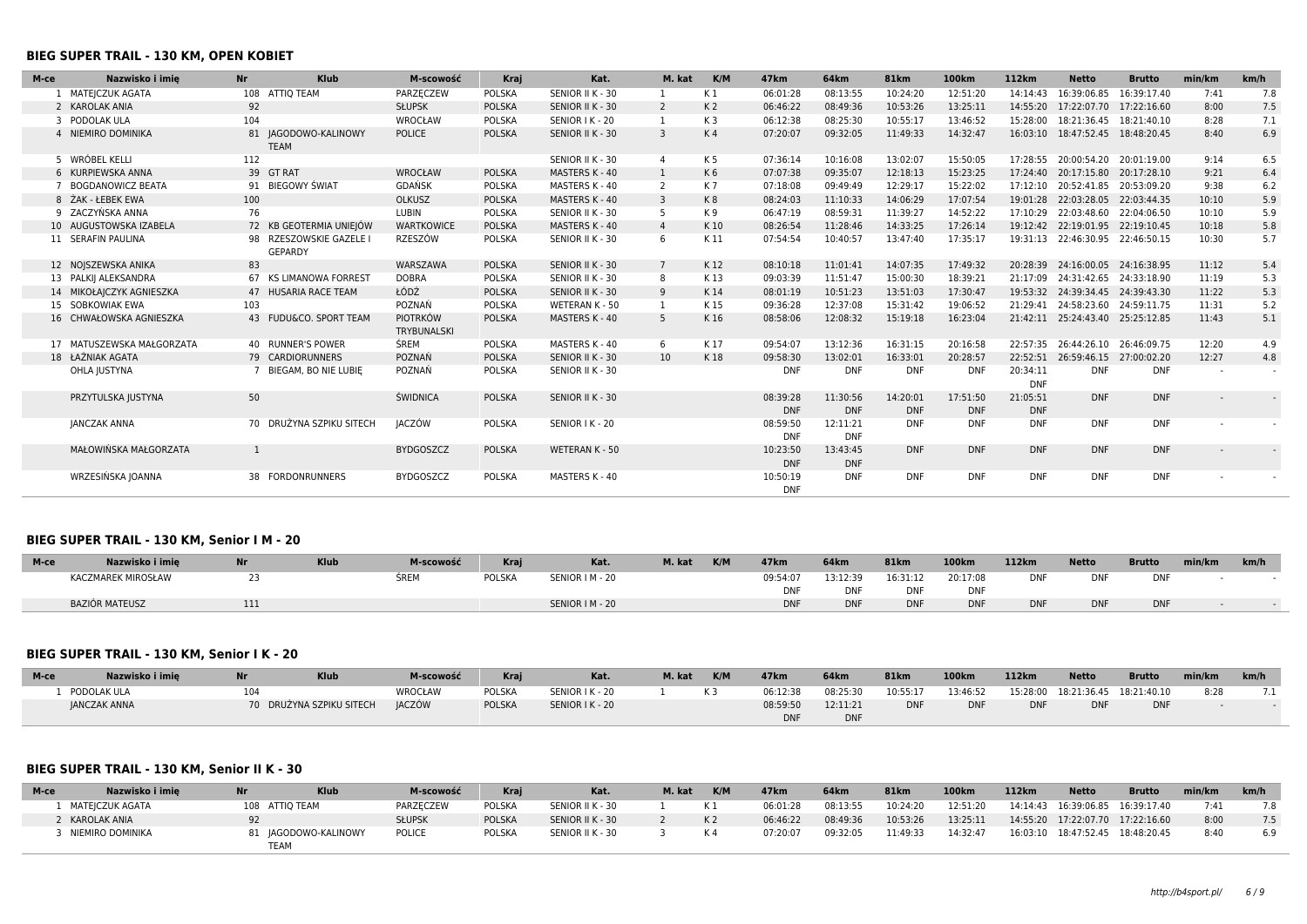#### **BIEG SUPER TRAIL - 130 KM, Senior II K - 30 c.d.**

| M-ce | Nazwisko i imie       | <b>Nr</b> | <b>Klub</b>                     | M-scowość       | Kraj          | Kat.             | M. kat | K/M  | 47 <sub>km</sub>       | 64km                   | <b>81km</b>            | 100km                  | 112 <sub>km</sub>      | <b>Netto</b>            | <b>Brutto</b> | min/km                   | km/h |
|------|-----------------------|-----------|---------------------------------|-----------------|---------------|------------------|--------|------|------------------------|------------------------|------------------------|------------------------|------------------------|-------------------------|---------------|--------------------------|------|
|      | WRÓBEL KELLI          | 112       |                                 |                 |               | SENIOR II K - 30 |        | K 5  | 07:36:14               | 10:16:08               | 13:02:07               | 15:50:05               | 17:28:55               | 20:00:54.20             | 20:01:19.00   | 9:14                     | 6.5  |
|      | 5 ZACZYŃSKA ANNA      | 76        |                                 | <b>LUBIN</b>    | <b>POLSKA</b> | SENIOR II K - 30 |        | K9   | 06:47:19               | 08:59:31               | 11:39:27               | 14:52:22               | 17:10:29               | 22:03:48.60 22:04:06.50 |               | 10:10                    | 5.9  |
|      | 6 SERAFIN PAULINA     | 98        | RZESZOWSKIE GAZELE I<br>GEPARDY | RZESZÓW         | <b>POLSKA</b> | SENIOR II K - 30 |        | K 11 | 07:54:54               | 10:40:57               | 13:47:40               | 17:35:17               | 19:31:13               | 22:46:30.95             | 22:46:50.15   | 10:30                    | 5.7  |
|      | NOJSZEWSKA ANIKA      | 83        |                                 | WARSZAWA        | <b>POLSKA</b> | SENIOR II K - 30 |        | K12  | 08:10:18               | 11:01:41               | 14:07:35               | 17:49:32               | 20:28:39               | 24:16:00.05             | 24:16:38.95   | 11:12                    | 5.4  |
|      | 8 PALKII ALEKSANDRA   | 67        | KS LIMANOWA FORREST             | <b>DOBRA</b>    | <b>POLSKA</b> | SENIOR II K - 30 | 8      | K 13 | 09:03:39               | 11:51:47               | 15:00:30               | 18:39:21               | 21:17:09               | 24:31:42.65             | 24:33:18.90   | 11:19                    | 5.3  |
|      | MIKOŁAJCZYK AGNIESZKA |           | 47 HUSARIA RACE TEAM            | ŁÓDŹ            | <b>POLSKA</b> | SENIOR II K - 30 |        | K14  | 08:01:19               | 10:51:23               | 13:51:03               | 17:30:47               | 19:53:32               | 24:39:34.45 24:39:43.30 |               | 11:22                    | 5.3  |
|      | 10 ŁAŻNIAK AGATA      |           | 79 CARDIORUNNERS                | POZNAŃ          | <b>POLSKA</b> | SENIOR II K - 30 | 10     | K 18 | 09:58:30               | 13:02:01               | 16:33:01               | 20:28:57               | 22:52:51               | 26:59:46.15 27:00:02.20 |               | 12:27                    | 4.8  |
|      | OHLA JUSTYNA          |           | BIEGAM, BO NIE LUBIE            | POZNAŃ          | POLSKA        | SENIOR II K - 30 |        |      | <b>DNF</b>             | <b>DNF</b>             | <b>DNF</b>             | <b>DNF</b>             | 20:34:11<br><b>DNF</b> | <b>DNF</b>              | <b>DNF</b>    | $\overline{\phantom{0}}$ |      |
|      | PRZYTULSKA JUSTYNA    | 50        |                                 | <b>ŚWIDNICA</b> | POLSKA        | SENIOR II K - 30 |        |      | 08:39:28<br><b>DNF</b> | 11:30:56<br><b>DNF</b> | 14:20:01<br><b>DNF</b> | 17:51:50<br><b>DNF</b> | 21:05:51<br><b>DNF</b> | <b>DNF</b>              | <b>DNF</b>    |                          |      |

# **BIEG SUPER TRAIL - 130 KM, Senior II M - 30**

| M-ce | Nazwisko i imie             | <b>Nr</b> | Klub                                            | M-scowość                   | Kraj          | Kat.             | M. kat         | K/M            | 47 <sub>km</sub>       | <b>64km</b>            | <b>81km</b>            | 100km                  | 112km      | <b>Netto</b>                     | <b>Brutto</b> | min/km | km/h                        |
|------|-----------------------------|-----------|-------------------------------------------------|-----------------------------|---------------|------------------|----------------|----------------|------------------------|------------------------|------------------------|------------------------|------------|----------------------------------|---------------|--------|-----------------------------|
|      | 1 JÓZWIAK PIOTR             |           | 69 KITA TEAM                                    | ŁÓDŹ                        | <b>POLSKA</b> | SENIOR II M - 30 | <sup>1</sup>   | M <sub>1</sub> | 05:23:41               | 07:16:33               | 09:16:27               | 11:29:58               |            | 12:53:02 15:01:29.25 15:01:31.50 |               | 6:56   | 8.7                         |
|      | 2 ŻARECKI ŁUKASZ            | 87        |                                                 | <b>SIECHNICE</b>            | <b>POLSKA</b> | SENIOR II M - 30 | $\overline{2}$ | M <sub>3</sub> | 05:38:03               | 07:33:34               | 09:46:20               | 12:01:39               |            | 13:24:52 15:45:35.70 15:45:40.60 |               | 7:16   | 8.2                         |
|      | 3 DYJAK ROBERT              | 46        |                                                 | <b>STRONIE SLASKIE</b>      | POLSKA        | SENIOR II M - 30 | $\overline{3}$ | M 7            | 06:01:36               | 08:23:47               | 10:53:46               | 13:25:15               |            | 14:55:23 17:22:12.80 17:22:16.60 |               | 8:01   | 7.5                         |
|      | 4 PAŁETKO GRZEGORZ          |           | 18 NYSA BIEGA                                   | <b>IASIENICA DOLNA</b>      | <b>POLSKA</b> | SENIOR II M - 30 | $\overline{4}$ | M 9            | 06:28:06               | 08:35:25               | 10:59:25               | 13:39:40               |            | 15:09:31 17:48:02.55 17:48:19.30 |               | 8:12   | 7.3                         |
|      | 5 WOINO ARKADIUSZ           |           | 21 HUSARIA RACE TEAM                            | ŁÓDŹ                        | <b>POLSKA</b> | SENIOR II M - 30 | -5             | M 10           | 06:11:31               | 08:24:43               | 10:59:59               | 14:04:06               |            | 15:43:07 17:50:01.80 17:50:10.65 |               | 8:13   | 7.3                         |
|      | 6 TUCZYŃSKI MACIEJ 'APACZ'  |           | 106 OLD SCHOOL TRAIL<br><b>RUNNING</b>          | RZESZÓW                     | <b>POLSKA</b> | SENIOR II M - 30 | 6              | M 13           | 06:24:29               | 08:42:40               | 11:27:06               | 14:13:06               |            | 16:00:31 18:51:38.55 18:51:52.65 |               | 8:42   | 6.9                         |
|      | 7 PIETRZAK JAN              |           | 49 WKURW TEAM                                   | WROCŁAW                     | <b>POLSKA</b> | SENIOR II M - 30 | 7              | M 20           | 07:00:05               | 09:27:27               | 12:04:18               | 15:11:34               |            | 17:02:41 20:24:38.85 20:24:49.50 |               | 9:25   | 6.4                         |
|      | 8 CAŁY PATRYK               |           | 15 #KFD FALLOUT TEAM                            | WROCŁAW                     | <b>POLSKA</b> | SENIOR II M - 30 | 8              | M 21           | 07:38:43               | 10:16:25               | 13:07:18               | 16:12:10               |            | 18:02:40 20:41:46.30 20:42:06.25 |               | 9:33   | 6.3                         |
|      | 9 PASTUŁA ŁUKASZ            | 6         |                                                 | KOLBUSZOWA                  | POLSKA        | SENIOR II M - 30 | -9             | M 24           | 07:20:24               | 09:42:10               | 12:29:23               | 15:25:03               |            | 17:12:30 20:52:55.80 20:53:10.15 |               | 9:38   | 6.2                         |
|      | 10 SADŁO TOMASZ             |           | 34 KOLEGIUM SEDZIÓW<br>ZABRZE                   | ZABRZE                      | <b>POLSKA</b> | SENIOR II M - 30 | 10             | M 26           | 06:49:19               | 09:13:19               | 12:01:15               | 15:48:28               |            | 18:06:01 21:18:30.75 21:18:51.95 |               | 9:50   | 6.1                         |
|      | 11 KISIAŁA FILIP            |           | 2 LACHO TEAM                                    | <b>KRAKÓW</b>               | <b>POLSKA</b> | SENIOR II M - 30 | 11             | M 30           | 07:43:22               | 10:25:40               | 13:24:02               | 16:51:38               |            | 18:52:44 22:06:04.95 22:06:30.05 |               | 10:12  | 5.9                         |
|      | 12 ZUBOWICZ JAKUB           |           | 33 ŻWAWE ŻUBRY / BZ WBK<br><b>FAKTOR</b>        | WARSZAWA                    | <b>POLSKA</b> | SENIOR II M - 30 | 12             | M 36           | 08:05:14               | 11:03:31               | 14:07:08               | 17:51:04               |            | 19:57:56 23:45:16.25 23:45:52.90 |               | 10:57  | 5.5                         |
|      | 13 WOLSZCZAK KONRAD         |           | 24 KLUB RUGBY MIEDZIOWI<br><b>LUBIN</b>         | LUBIN                       | POLSKA        | SENIOR II M - 30 | 13             | M 39           | 09:03:44               | 11:51:56               | 15:00:33               | 18:39:29               |            | 21:16:45 24:31:48.40 24:33:18.60 |               | 11:19  | 5.3                         |
|      | 14 PFAIFER MAREK            |           | 78 SPÓINIA BIAŁE BŁOTA                          | LEGBAD                      | <b>POLSKA</b> | SENIOR II M - 30 | 14             | M 41           | 08:18:30               | 11:14:54               | 14:14:10               | 17:57:45               |            | 20:20:55 24:37:22.70 24:37:38.10 |               | 11:21  | 5.3                         |
|      | 15 SLOWINSKI GRZEGORZ       | 54        |                                                 | <b>WROCLAW</b>              | <b>POLAND</b> | SENIOR II M - 30 | 15             | M 42           | 08:08:45               | 10:47:18               | 13:50:23               | 18:02:07               |            | 21:07:28 24:42:24.55 24:43:10.25 |               | 11:24  | 5.3                         |
|      | 16 TROJAN PAWEŁ             |           | 77 SZCZYTNA BIEGA                               | SZCZYTNA                    | <b>POLSKA</b> | SENIOR II M - 30 | 16             | M 43           | 08:08:35               | 11:04:48               | 14:18:58               | 17:59:01               |            | 20:33:54 24:49:05.15 24:49:17.55 |               | 11:27  | 5.2                         |
|      | 17 TOMICZEK TOMASZ          |           | 41 ZDYSKWALIFIKOWANI                            | WROCŁAW                     | POLSKA        | SENIOR II M - 30 | 17             | M 46           | 08:08:44               | 10:47:19               | 13:50:43               | 18:09:56               |            | 21:15:27 25:04:13.30 25:04:59.45 |               | 11:34  | 5.2                         |
|      | 18 MŁODOŻENIEC MIROSŁAW     |           | 73 REMBERTÓW TEAM                               | SOBÓTKA                     | <b>POLSKA</b> | SENIOR II M - 30 | 18             | M 48           | 08:10:22               | 11:03:21               | 13:55:59               | 17:36:31               |            | 20:40:39 25:12:55.30 25:13:36.85 |               | 11:38  | 5.2                         |
|      | 19 ERENBERG RAFAŁ           |           | 51 FUDU&CO. SPORT TEAM                          | PIOTRKÓW<br>TRYBUNALSKI     | <b>POLSKA</b> | SENIOR II M - 30 | 19             | M 51           | 08:58:05               | 12:08:39               | 15:19:14               | 18:59:39               |            | 21:42:11 25:24:43.15 25:25:13.25 |               | 11:43  | 5.1                         |
|      | 20 CZERMAK PATRYK           |           | 71 SPORT.ALPCREW.PL,<br>ZAKOCHAJ SIE W BIEGANIU | <b>BYSTRZYCA</b><br>KŁODZKA | <b>POLSKA</b> | SENIOR II M - 30 | 20             | M 61           | 09:09:09               | 12:57:18               | 16:17:32               | 20:39:54               |            | 22:47:16 27:10:20.65 27:11:06.90 |               | 12:32  | 4.8                         |
|      | ŁAGODA ŁUKASZ               |           | 16 AKTIV REHABILITACJA                          | ZAWONIA                     | <b>POLSKA</b> | SENIOR II M - 30 |                |                | 09:34:47               | 13:18:48               | <b>DNF</b>             | <b>DNF</b>             | 21:37:23   | <b>DNF</b>                       | <b>DNF</b>    |        |                             |
|      |                             |           |                                                 |                             |               |                  |                |                | <b>DNF</b>             | <b>DNF</b>             |                        |                        | <b>DNF</b> |                                  |               |        |                             |
|      | <b>KONOPKO ARTUR</b>        | 107       |                                                 | <b>KLEOSIN</b>              | <b>POLSKA</b> | SENIOR II M - 30 |                |                | 06:13:53<br><b>DNF</b> | 08:28:42<br><b>DNF</b> | 10:58:38<br><b>DNF</b> | 14:24:16<br><b>DNF</b> | <b>DNF</b> | <b>DNF</b>                       | <b>DNF</b>    |        |                             |
|      | <b>LATANOWICZ BERNARD</b>   | 80        |                                                 | POZNAŃ                      | <b>POLAND</b> | SENIOR II M - 30 |                |                | 08:37:30<br><b>DNF</b> | 11:37:59<br><b>DNF</b> | <b>DNF</b>             | 16:28:02<br><b>DNF</b> | <b>DNF</b> | <b>DNF</b>                       | <b>DNF</b>    |        |                             |
|      | <b>WYSTRYCHOWSKI MARCIN</b> |           | 10 BFAGENCIA.PL                                 | WARSZAWA                    | <b>POLSKA</b> | SENIOR II M - 30 |                |                | 09:29:55<br><b>DNF</b> | 12:47:59<br><b>DNF</b> | 15:57:38<br><b>DNF</b> | <b>DNF</b>             | <b>DNF</b> | <b>DNF</b>                       | <b>DNF</b>    |        | $\mathcal{L}^{\mathcal{A}}$ |
|      | <b>PAJAK ŁUKASZ</b>         |           | 65 WLACZOSZCZEDZANIE.PL                         | ZABŁOCIE                    | <b>POLSKA</b> | SENIOR II M - 30 |                |                | 06:33:49<br><b>DNF</b> | 09:06:17<br><b>DNF</b> | <b>DNF</b>             | <b>DNF</b>             | <b>DNF</b> | <b>DNF</b>                       | <b>DNF</b>    |        |                             |
|      | ZAJĄC LESZEK                | -5        |                                                 | <b>ŚWIEBODZICE</b>          | <b>POLSKA</b> | SENIOR II M - 30 |                |                | 07:56:07<br><b>DNF</b> | 10:31:20<br><b>DNF</b> | <b>DNF</b>             | <b>DNF</b>             | <b>DNF</b> | <b>DNF</b>                       | <b>DNF</b>    | $\sim$ |                             |
|      | <b>SIKORA ROGER</b>         |           | 105 DRUŻYNA BOGUSIA<br>TRZASKO                  | <b>GDYNIA</b>               | <b>POLSKA</b> | SENIOR II M - 30 |                |                | 07:24:57<br><b>DNF</b> | <b>DNF</b>             | <b>DNF</b>             | <b>DNF</b>             | <b>DNF</b> | <b>DNF</b>                       | <b>DNF</b>    |        |                             |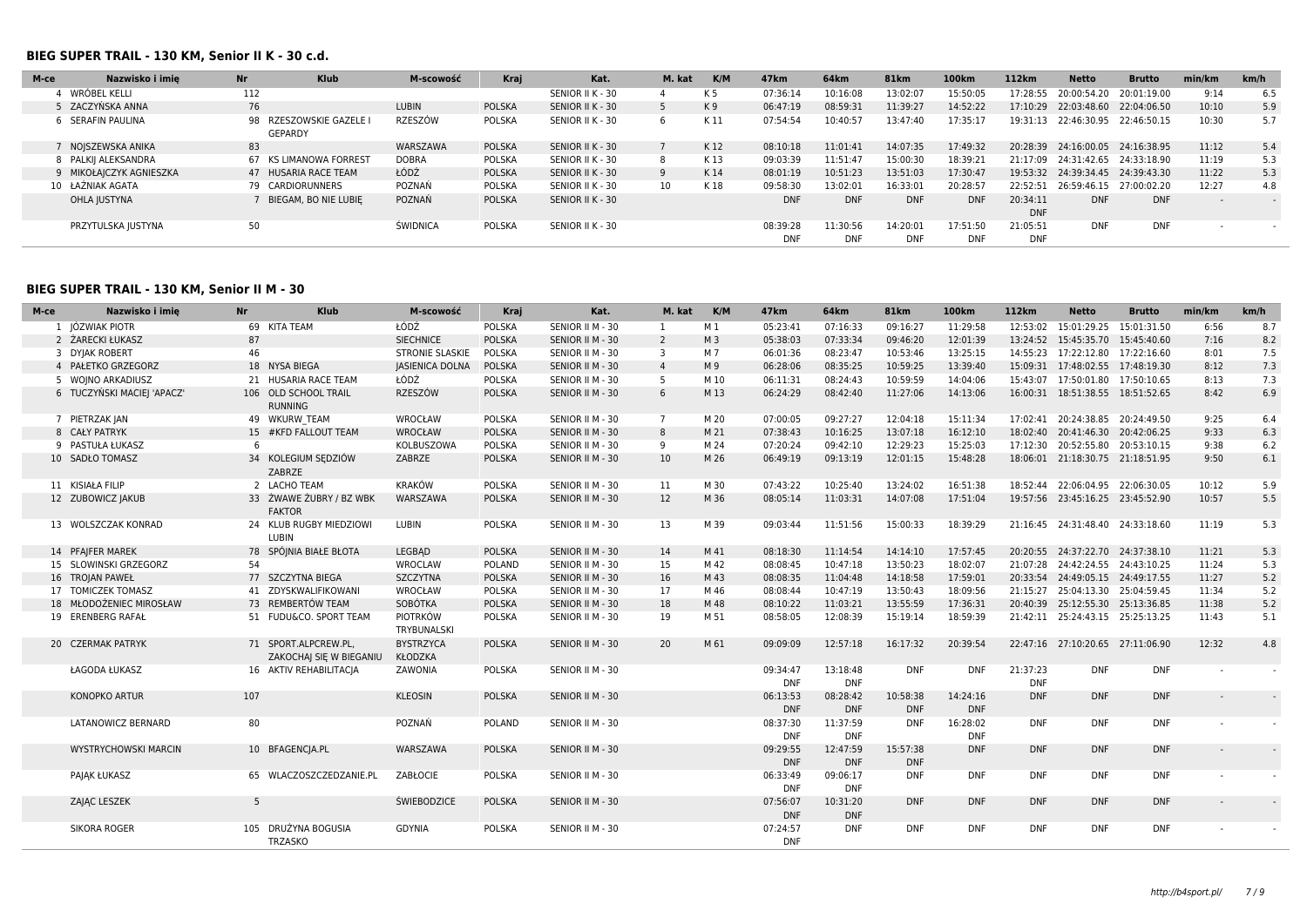#### **BIEG SUPER TRAIL - 130 KM, Senior II M - 30 c.d.**

| M-ce | Nazwisko i imie | <b>The Latin</b> | <b>Klub</b> | M-scowość     | Krai          | Kat.             | M. kat | K/M | 47 <sub>km</sub> | 64km        | <b>81km</b> | <b>100km</b> | 112km      | <b>Netto</b> | <b>Brutto</b> | min/km | km/h |
|------|-----------------|------------------|-------------|---------------|---------------|------------------|--------|-----|------------------|-------------|-------------|--------------|------------|--------------|---------------|--------|------|
|      | SADOWSKI ŁUKASZ |                  |             | <b>POREBA</b> | <b>POLSKA</b> | SENIOR II M - 30 |        |     | 09:43:08         | <b>DAIR</b> | <b>DNF</b>  | DNF          | <b>DNF</b> | <b>DNF</b>   | <b>DNF</b>    |        |      |
|      |                 |                  |             |               |               |                  |        |     | <b>DNF</b>       |             |             |              |            |              |               |        |      |

#### **BIEG SUPER TRAIL - 130 KM, Masters K - 40**

| M-ce | Nazwisko i imie          | <b>Nr</b> | <b>Klub</b>             | M-scowość               | Krai          | Kat.           | M. kat | K/M            | 47 <sub>km</sub>       | 64 <sub>km</sub> | <b>81km</b> | 100km      | 112km      | <b>Netto</b>                     | <b>Brutto</b>                    | min/km | km/h |
|------|--------------------------|-----------|-------------------------|-------------------------|---------------|----------------|--------|----------------|------------------------|------------------|-------------|------------|------------|----------------------------------|----------------------------------|--------|------|
|      | KURPIEWSKA ANNA          |           | 39 GT RAT               | WROCŁAW                 | <b>POLSKA</b> | MASTERS K - 40 |        |                | 07:07:38               | 09:35:07         | 12:18:13    | 15:23:25   | 17:24:40   | 20:17:15.80 20:17:28.10          |                                  | 9:21   | 6.4  |
|      | BOGDANOWICZ BEATA        |           | 91 BIEGOWY ŚWIAT        | <b>GDANSK</b>           | POLSKA        | MASTERS K - 40 |        | K <sub>7</sub> | 07:18:08               | 09:49:49         | 12:29:17    | 15:22:02   |            | 17:12:10 20:52:41.85 20:53:09.20 |                                  | 9:38   | 6.2  |
|      | ŻAK - ŁEBEK EWA          | 100       |                         | <b>OLKUSZ</b>           | <b>POLSKA</b> | MASTERS K - 40 |        | K8             | 08:24:03               | 11:10:33         | 14:06:29    | 17:07:54   |            |                                  | 19:01:28 22:03:28.05 22:03:44.35 | 10:10  | 5.9  |
|      | 4 AUGUSTOWSKA IZABELA    |           | 72 KB GEOTERMIA UNIEJÓW | WARTKOWICE              | POLSKA        | MASTERS K - 40 |        | K 10           | 08:26:54               | 11:28:46         | 14:33:25    | 17:26:14   |            |                                  | 19:12:42 22:19:01.95 22:19:10.45 | 10:18  | 5.8  |
|      | 5 CHWAŁOWSKA AGNIESZKA   |           | 43 FUDU&CO, SPORT TEAM  | PIOTRKÓW<br>TRYBUNALSKI | <b>POLSKA</b> | MASTERS K - 40 |        | K16            | 08:58:06               | 12:08:32         | 15:19:18    | 16:23:04   | 21:42:11   | 25:24:43.40 25:25:12.85          |                                  | 11:43  | 5.1  |
|      | 6 MATUSZEWSKA MAŁGORZATA |           | 40 RUNNER'S POWER       | <b>SREM</b>             | <b>POLSKA</b> | MASTERS K - 40 |        | K17            | 09:54:07               | 13:12:36         | 16:31:15    | 20:16:58   | 22:57:35   | 26:44:26.10 26:46:09.75          |                                  | 12:20  | 4.9  |
|      | WRZESIŃSKA IOANNA        |           | 38 FORDONRUNNERS        | <b>BYDGOSZCZ</b>        | <b>POLSKA</b> | MASTERS K - 40 |        |                | 10:50:19<br><b>DNF</b> | <b>DNF</b>       | <b>DNF</b>  | <b>DNF</b> | <b>DNF</b> | <b>DNF</b>                       | <b>DNF</b>                       |        |      |

### **BIEG SUPER TRAIL - 130 KM, Masters M - 40**

| M-ce | Nazwisko i imie         | <b>Nr</b> | <b>Klub</b>                            | M-scowość              | Kraj          | Kat.           | M. kat         | K/M            | 47 <sub>km</sub>       | <b>64km</b>            | <b>81km</b> | 100 <sub>km</sub>      | 112km      | <b>Netto</b>                       | <b>Brutto</b> | min/km | km/h           |
|------|-------------------------|-----------|----------------------------------------|------------------------|---------------|----------------|----------------|----------------|------------------------|------------------------|-------------|------------------------|------------|------------------------------------|---------------|--------|----------------|
|      | 1 STOLARZ PIOTR         | 116       |                                        |                        |               | MASTERS M - 40 |                | M <sub>2</sub> | 05:23:40               | 07:16:40               | 09:19:32    | 11:31:56               | 13:02:27   | 15:14:10.75  15:14:15.60           |               | 7:01   | 8.5            |
|      | 2 BORÓWKA RYSZARD       | 19        |                                        | <b>GDYNIA</b>          | <b>POLSKA</b> | MASTERS M - 40 | 2              | M <sub>4</sub> | 05:48:30               | 07:48:39               | 09:52:08    | 12:21:36               | 13:44:26   | 16:05:30.40 16:05:37.40            |               | 7:25   | 8.1            |
|      | 3 POLAK STANISŁAW       |           | 93 NIEZRZESZONY                        | <b>KRAKÓW</b>          | <b>POLSKA</b> | MASTERS M - 40 | 3              | M 5            | 06:11:07               | 08:13:53               | 10:24:19    | 12:51:11               | 14:14:40   | 16:39:04.85  16:39:17.40           |               | 7:41   | 7.8            |
|      | 4 PAWLUŚ MIROSŁAW       |           | 42 JSC JASŁO                           | <b>JASŁO</b>           | <b>POLSKA</b> | MASTERS M - 40 | $\overline{4}$ | M 6            | 06:12:58               | 08:22:23               | 10:39:10    | 13:11:45               |            | 14:46:46 17:15:25.25               | 17:15:29.50   | 7:57   | 7.5            |
|      | 5 SZENDZIELARZ MARCIN   |           | 99 WYZNAWCY KOŃCA<br>SEZONU BIEGOWEGO  | <b>BIELSKO-BIAŁA</b>   | POLSKA        | MASTERS M - 40 | 5              | M 11           | 06:22:35               | 08:38:42               | 11:06:50    | 13:39:55               | 15:25:47   | 18:31:05.10  18:31:10.60           |               | 8:32   | $\overline{7}$ |
|      | 6 GOSTYŃSKI KRZYSZTOF   | 36        |                                        | <b>KRAKÓW</b>          | <b>POLSKA</b> | MASTERS M - 40 | 6              | M 12           | 06:59:33               | 09:13:22               | 11:34:49    | 14:24:41               |            | 16:11:51  18:45:22.50  18:45:37.30 |               | 8:39   | 6.9            |
|      | 7 BORUSIŃSKI PIOTR      |           | 102 AML SŁUPSK                         | <b>SŁUPSK</b>          | <b>POLSKA</b> | MASTERS M - 40 | $\overline{7}$ | M 14           | 06:58:30               | 09:26:41               | 12:03:31    | 14:49:43               | 16:21:09   | 18:55:02.25  18:55:13.50           |               | 8:43   | 6.9            |
|      | 8 KNAPIK PIOTR          |           | 58 TEAM KURORT LADEK<br><b>ZDRÓJ</b>   | <b>WROCŁAW</b>         | <b>POLSKA</b> | MASTERS M - 40 | 8              | M 16           | 06:59:07               | 09:04:20               | 11:52:33    | 14:43:39               | 16:20:40   | 19:19:59.85  19:20:18.90           |               | 8:55   | 6.7            |
|      | 9 SOBORSKI KRZYSZTOF    |           | 101 1977                               | OLKUSZ                 | <b>POLSKA</b> | MASTERS M - 40 | 9              | M 17           | 07:17:47               | 09:52:31               | 12:42:55    | 15:48:04               |            | 17:27:53 19:48:24.45 19:48:40.50   |               | 9:08   | 6.6            |
|      | 10 NIEZGÓDKA TOMASZ     |           | 88 FAKTORINGEKSPERT.PL                 | WROCŁAW                | <b>POLSKA</b> | MASTERS M - 40 | 10             | M 18           | 06:46:28               | 08:58:39               | 11:40:44    | 14:46:45               | 16:48:18   | 19:51:42.70 19:51:48.65            |               | 9:10   | 6.5            |
|      | 11 SIKORSKI MARCIN      |           | 63 TT SZCZECIN                         | <b>SZCZECIN</b>        | <b>POLSKA</b> | MASTERS M - 40 | 11             | M 19           | 07:07:41               | 09:35:05               | 12:18:19    | 15:23:23               |            | 17:24:41 20:17:14.05 20:17:28.25   |               | 9:21   | 6.4            |
|      | 12 KOZŁOWSKI LESZEK     | 25        |                                        | LESZNO                 | <b>POLSKA</b> | MASTERS M - 40 | 12             | M 22           | 07:47:13               | 10:27:40               | 13:10:55    | 16:06:37               |            | 17:50:39 20:46:42.45 20:46:53.10   |               | 9:35   | 6.3            |
|      | 13 FILIPIAK HIERONIM    |           | 29 MIECHOWICKA GRUPA<br><b>BIEGOWA</b> | <b>BYTOM</b>           | <b>POLSKA</b> | MASTERS M - 40 | 13             | M 23           | 07:18:12               | 09:49:55               | 12:37:53    | 15:41:57               |            | 17:36:51 20:48:17.60 20:48:41.70   |               | 9:36   | 6.2            |
|      | 14 MARTIN JACEK         | 68        |                                        | CHORZÓW                | <b>POLSKA</b> | MASTERS M - 40 | 14             | M 27           | 08:35:49               | 11:10:53               | 14:03:46    | 17:03:35               |            | 18:52:11 22:03:19.10 22:03:33.45   |               | 10:10  | 5.9            |
|      | 15 REIF TOMASZ          |           | 12 RUDY AND TUNIEK                     | <b>BARTOSZYCE</b>      | <b>POLSKA</b> | MASTERS M - 40 | 15             | M 28           | 07:51:41               | 10:26:43               | 13:28:59    | 16:42:38               |            | 18:51:23 22:03:57.70 22:04:07.30   |               | 10:11  | 5.9            |
|      | 16 DZIUBA PIOTR         | 26        |                                        | <b>WROCŁAW</b>         | <b>POLSKA</b> | MASTERS M - 40 | 16             | M 29           | 07:51:09               | 10:27:11               | 13:23:36    | 16:42:05               |            | 18:50:50 22:03:25.50 22:04:07.35   |               | 10:10  | 5.9            |
|      | 17 IANKOWIAK PRZEMYSŁAW | 11        |                                        | WŁOSZAKOWICE           | <b>POLSKA</b> | MASTERS M - 40 | 17             | M 33           | 08:25:02               | 11:14:24               | 14:07:26    | 17:25:28               |            | 19:32:10 22:55:30.80 22:55:39.10   |               | 10:34  | 5.7            |
|      | 18 STAWICKI GRZEGORZ    |           | 109 RUNTEAM PAWŁOWICE                  | <b>PAWŁOWICE</b>       | <b>POLAND</b> | MASTERS M - 40 | 18             | M 34           | 07:56:33               | 10:32:16               | 13:19:32    | 16:33:29               |            | 18:37:11 22:55:14.30 22:55:57.35   |               | 10:34  | 5.7            |
|      | 19 KOZŁOWSKI BARTŁOMIEJ | 110       |                                        |                        |               | MASTERS M - 40 | 19             | M 35           | 08:10:10               | 10:59:13               | 14:07:09    | 17:48:09               |            | 19:50:48 23:10:39.55 23:11:18.05   |               | 10:41  | 5.6            |
|      | 20 WIJAS MARIUSZ        | 86        |                                        | <b>KRAKÓW</b>          | <b>POLSKA</b> | MASTERS M - 40 | 20             | M 44           | 08:53:14               | 12:01:34               | 15:14:48    | 18:56:13               |            | 21:15:32 24:49:15.70 24:49:46.05   |               | 11:27  | 5.2            |
|      | 21 LEMBOWICZ GRZEGORZ   |           | 8 POZNAN I LOVE YOU TEAM               | POZNAŃ                 | <b>POLSKA</b> | MASTERS M - 40 | 21             | M 45           | 08:33:59               | 11:21:28               | 14:40:21    | 18:09:52               |            | 20:30:21 24:52:25.50 24:53:13.90   |               | 11:28  | 5.2            |
|      | 22 SIENKIEWICZ WOJTEK   |           | 22 OGARY DOLORES                       | WARSZAWA               | <b>POLSKA</b> | MASTERS M - 40 | 22             | M 47           | 08:58:22               | 11:51:46               | 14:50:44    | 18:09:33               |            | 20:53:28 25:12:17.30 25:12:57.15   |               | 11:37  | 5.2            |
|      | 23 PAWŁOWICZ PRZEMYSŁAW | 17        |                                        | LEGNICA                | <b>POLSKA</b> | MASTERS M - 40 | 23             | M 49           | 09:02:20               | 11:59:48               | 15:15:46    | 19:08:35               | 21:26:24   | 25:14:14.55 25:14:50.70            |               | 11:38  | 5.2            |
|      | 24 BARAŃSKI RAFAŁ       |           | 59 BIEGAM BO MUSZE OPOLE               | OPOLE                  | <b>POLSKA</b> | MASTERS M - 40 | 24             | M 50           | 09:06:47               | 12:14:18               | 15:28:30    | 19:09:23               |            | 21:41:54 25:20:04.10 25:20:49.00   |               | 11:41  | 5.1            |
|      | 25 LIPIŃSKI MAREK       | 113       |                                        |                        |               | MASTERS M - 40 | 25             | M 52           | 07:41:52               | 10:30:08               | 13:33:21    | 17:29:16               | 20:01:02   | 25:28:16.85 25:28:50.80            |               | 11:45  | 5.1            |
|      | 26 ZIELIŃSKI RADOSŁAW   |           | 48 STARE BABICE BIEGAIA                | <b>LATCHORZEW</b>      | <b>POLSKA</b> | MASTERS M - 40 | 26             | M 53           | 09:05:08               | 12:06:32               | 15:27:07    | 19:22:25               |            | 21:51:22 25:28:44.95 25:29:07.30   |               | 11:45  | 5.1            |
|      | 27 KULIBERDA TOMASZ     |           | 96 TEATR O.DE.LA                       | RZESZÓW                | <b>POLSKA</b> | MASTERS M - 40 | 27             | M 54           | 08:17:45               | 11:16:49               | 14:50:33    | 18:50:41               |            | 21:28:31 25:30:18.55 25:30:43.45   |               | 11:46  | 5.1            |
|      | 28 PRZYBYŁA ADAM        |           | 53 WOLFMOTO TEAM                       | ŁÓDŹ                   | <b>POLSKA</b> | MASTERS M - 40 | 28             | M 55           | 09:28:43               | 12:27:32               | 15:53:44    | 19:29:42               | 21:45:03   | 25:38:03.90 25:38:39.65            |               | 11:49  | 5.1            |
|      | 29 ROWIŃSKI MAREK       |           | 74 PAN                                 | <b>KRAKÓW</b>          | <b>POLSKA</b> | MASTERS M - 40 | 29             | M 56           | 09:30:06               | 12:43:21               | 16:02:28    | 19:35:01               |            | 21:44:58 25:37:54.30 25:38:39.80   |               | 11:49  | 5.1            |
|      | 30 WIELEWSKI WALDEMAR   |           | 32 GRUPA TRÓJMIASTO                    | <b>GDAŃSK / LUBNIA</b> | <b>POLSKA</b> | MASTERS M - 40 | 30             | M 59           | 10:00:07               | 13:09:00               | 16:11:30    | 19:52:17               |            | 22:12:34 25:46:14.45 25:46:24.05   |               | 11:53  | 5              |
|      | <b>KOWALSKI PIOTR</b>   | 37        |                                        | <b>GORZOW WLKP</b>     | <b>POLSKA</b> | MASTERS M - 40 |                |                | 08:06:36<br><b>DNF</b> | 11:20:33<br><b>DNF</b> | <b>DNF</b>  | 14:44:43<br><b>DNF</b> | <b>DNF</b> | <b>DNF</b>                         | <b>DNF</b>    |        |                |